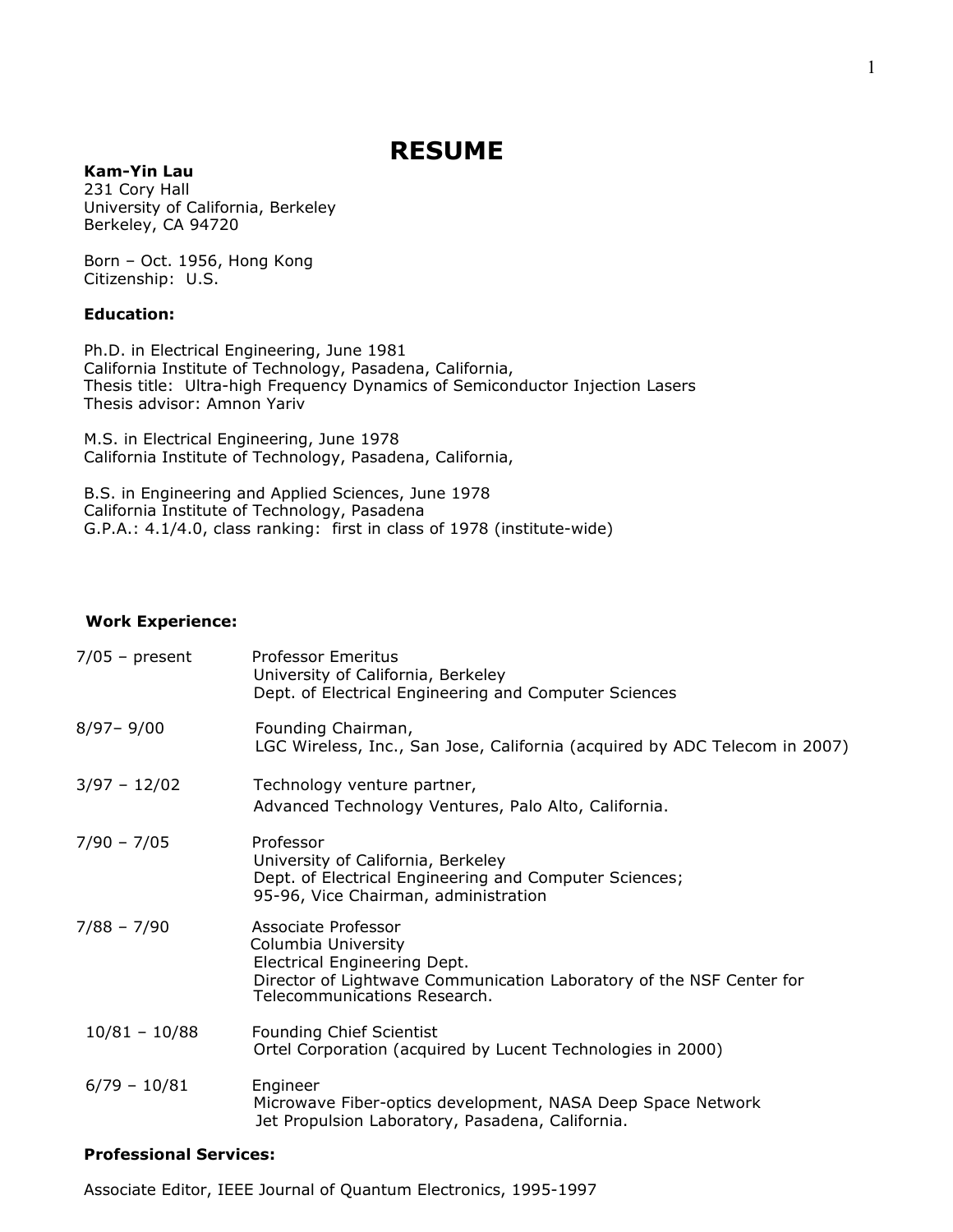Associate Editor, IEEE/OSA Journal on Optical Communications and Networking", 2008–2013. Guest Editor, IEEE Journal on Selected Topics on Quantum electronics, April 1997. Visiting Committee, Division of Engineering and Applied Sciences, California Institute of Technology, Pasadena, CA. 2001-2005

## **Consulting Services -**

- IBM T.J. Watson Research Center, Hawthorne, New York. 1988-1990.
- MIT Lincoln Laboratory, Lexington, Massachusetts. 1988-1990.
- Ortel Corp., Alhambra, California. 1988-1998
- United Technologies, Hartford, Connecticut. 1988-1990.
- Boeing Aircraft High Technology Center, Seattle, Washington. 1988-1990.
- Alliant Tech Systems, Arlington, Virginia. 1988-1990.
- Chevron Technology Center, La Habra, California. 1982-1984.
- General Instrument, Horsham, Pennsylvania. 1988-1990.

# **Honors:**

1. Pioneer Award, IEEE Aerospace Electronics Systems Society, 2013, citation - "For pioneering contributions to Enabling NASA's Deep Space Communications and Radar Imaging Systems via Ultra-Stable Frequency/Timing Fiber Optic Transfer."

2. Benjamin Oliver Gold Medal for Engineering, (now Distinguished Award for excellence in engineering,) Armed Forces Communications and Electronics Association, 2011, citation –"For design and implementation of RF photonics technologies enabling advanced electronic warfare systems critical to the U.S. Navy and Air Force, and ultra-high speed fiber optic single shot remote data acquisition systems at the Nevada test site underpinning nuclear test diagnostic capabilities."

3. J.J. Thomson Medal, the IET, 2009, citation - "For pioneering development and commercialization of microwave photonics for cable modem and distributed antenna wireless access infrastructures."

4. David Sarnoff Award, IEEE, 2009, citation - "For seminal contributions to improved dynamics of quantum well semiconductor lasers."

5. Nicholas Holonyak Award, Optical Society of America, 2008, citation - "For seminal contributions to high-speed direct modulation of semiconductor lasers through enhanced differential optical gain."

6. William Striefer Scientific Achievement Award, IEEE Photonics Society, 1996, citation - "For significant contributions to the understanding and design of high speed semiconductor lasers."

7. Distinguished lecturer award, IEEE Photonics Society, 1996, citation – "Microphotonics - an adaptive optoelectronic packaging technology using silicon surface-micromachined, actuated alignmentstructures."

## 8. Fellow, IEEE

- 9. Fellow, Optical Society of America
- 10. J.E. Froehlich Memorial Award, California Institute of Technology.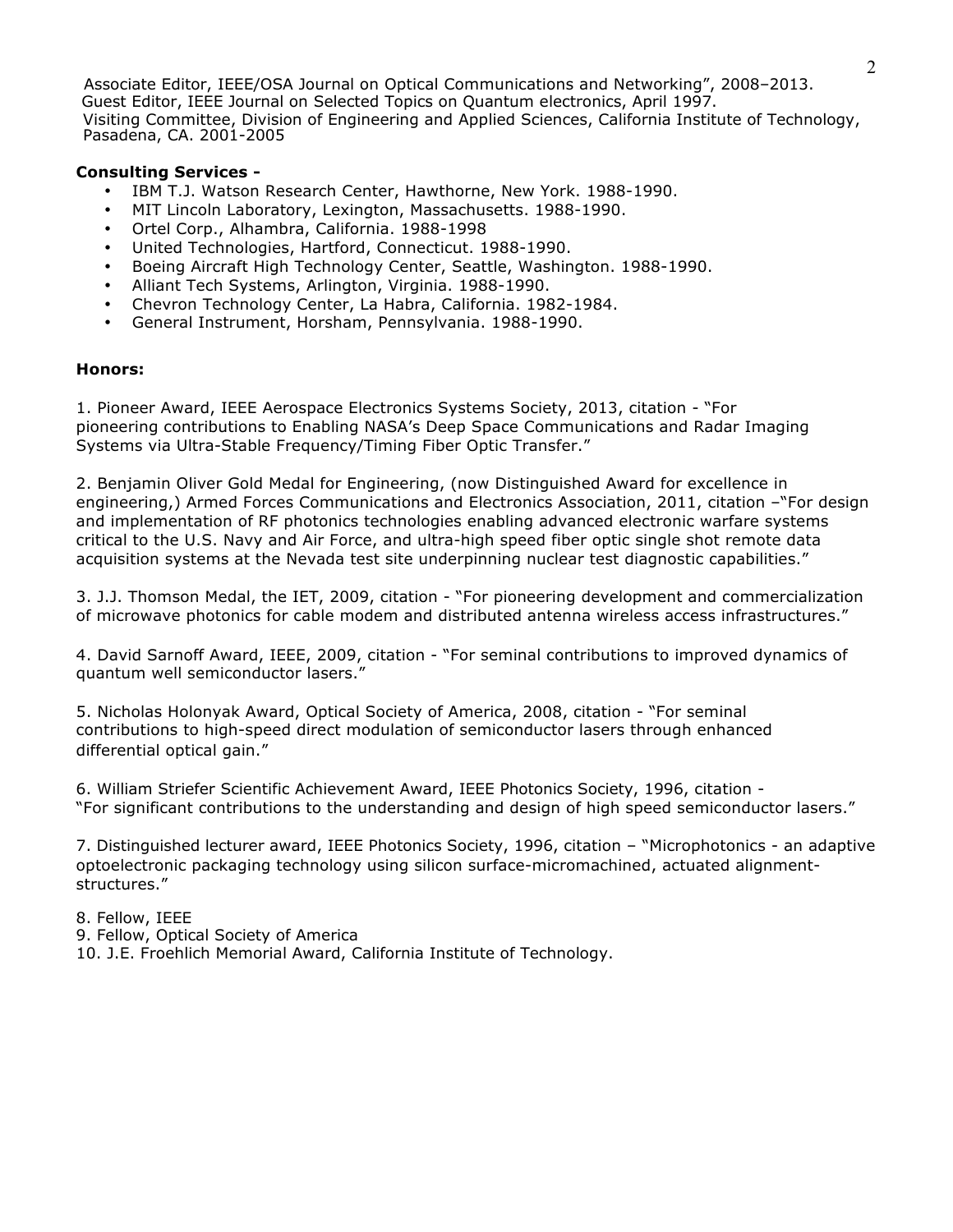#### **Conference Services:**

Program committee, CLEO (Conference on Lasers and Electro Optics) 1998 Program committee, Device Research Conference 1997, Ft. Collins, Colorado. Program co-chair, Topical Meeting on Advanced Semiconductor Lasers and Applications, Montreal 1997 Program committee, CLEO 1997, Baltimore. Program committee, Device Research Conference 1996, Santa Barbara. Program committee, CLEO 1996, Anaheim Program committee, Co-chairman, Symposium on optics and micromachining, OSA Annual meeting 1995, Portland Program committee, CLEO 1995, Baltimore Program committee, International Semiconductor Laser Conference, Maui 1994. Program committee, CLEO 1994, Anaheim. Program committee, OFC (Optical Fiber Communication Conference) 1993, San Jose. Chairman, Device subcommittee, Integrated Photonics Research Meeting, Palms Spring, 1993. Program committee, OFC 1992, San Jose Program committee, International Semiconductor Laser Conference, 1992, Japan. Program committee, Topical Meeting on Multi-access Lightwave Network, Santa Barbara, 1992. Program committee, Integrated Photonics Research, 1992, New Orleans. Program committee, OFC 1991, San Diego Program committee, Integrated Photonics Research, 1991, Monterey. Chairman, IEEE Semiconductor Laser Workshop, 1990, Anaheim. Program committee, International Semiconductor Laser Conference, 1990, Davos, Switzerland. Program committee, Integrated Photonics Research Meeting (formerly Integrated and Guided Wave Optics Conference,)1990, Hilton head. Program committee, CLEO 1990 (Conference on Lasers and Electrooptics), Anaheim. Program committee, OFC 1990, San Francisco Program committee, Topical Meeting on Multi-access Lightwave Network, Monterey 1990. Chairman, International Workshop on Quantum Well Optical Device Physics, Kobe, Japan, 1989. Program committee, IEDM 1989 (International Electron Device Meeting), San Francisco. Program committee, OFC 1989 (Optical Fiber Communication Conference), Houston Program committee, CLEO 1989, Baltimore Program committee, Topical Meeting on Picosecond Electronics and Opto-electronics, Lake Tahoe, 1985 Program committee, International Semiconductor Laser Conf., 1986 (Kanazawa, Japan.)

## **U.S. Patents :**

*1.)* 6,819,822 "Two-dimensional gimbaled scanning actuator with vertical electrostatic comb-drive for actuation and/or sensing" (Issued Nov 16, 2004.)

*2.)* 6,788,520 "Capacitive sensing scheme for digital control state detection in optical switches" (Issued September 7, 2004.)

*3.)* 6,758,983 "Staggered torsional electrostatic combdrive and method of forming same" (Issued July 6, 2004.)

*4.)* 6,690,657 "Multichannel distributed wireless repeater network" (Issued February 10, 2004.)

*5.)* 6,449,407 "Optical switch having equalized beam spreading in all connections" (Issued September 10, 2002.)

*6.)* 6,353,600 "Dynamic sectorization in a CDMA cellular system employing centralized base-station architecture" (Issued March 5, 2002.)

*7.)* 6,026,108 "Vertical-cavity surface-emitting laser with an intracavity quantum-well optical absorber" (Issued February 15, 2000.)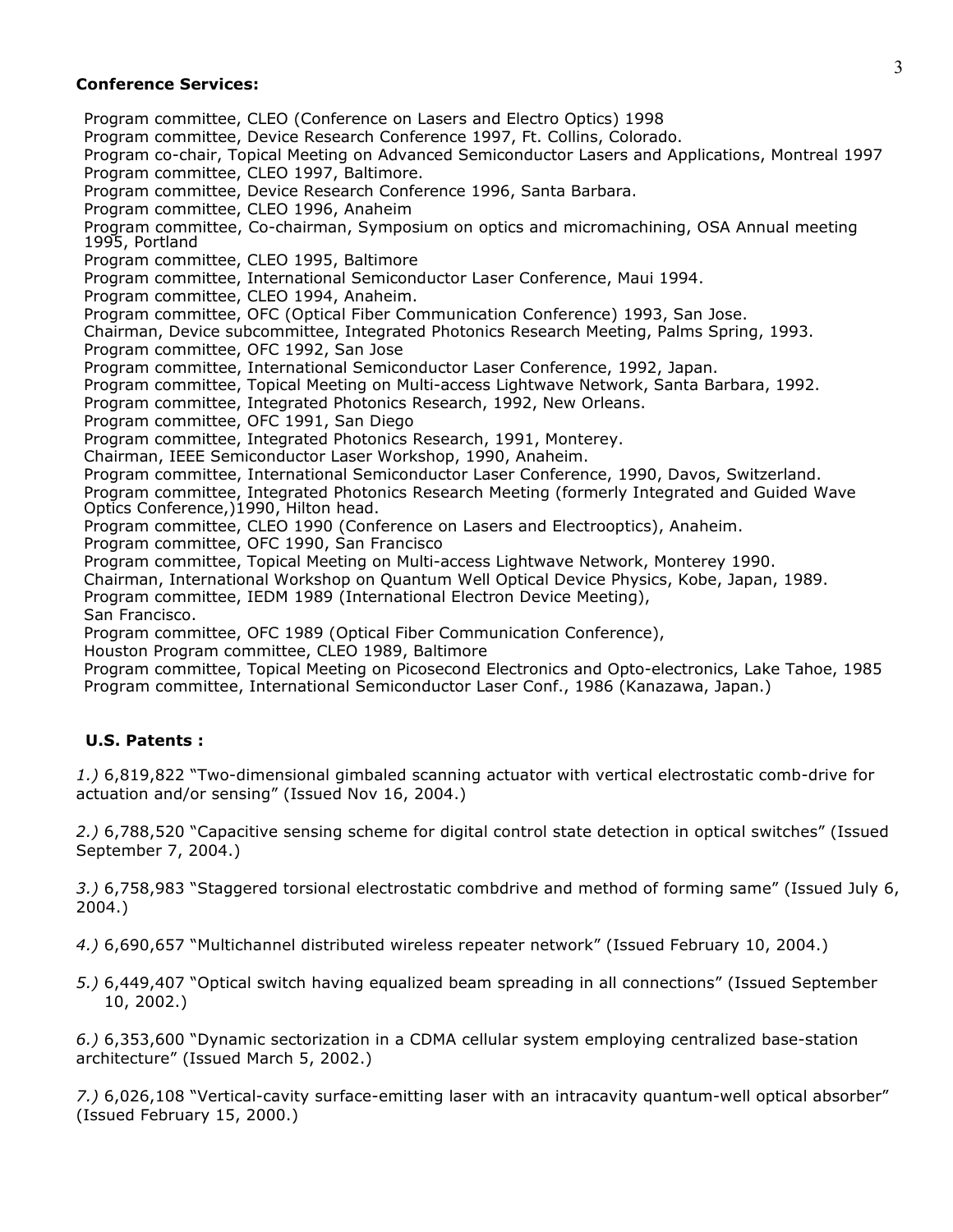*8.)* 6,014,546 "Method and system providing RF distribution for fixed wireless local loop service" (Issued January 11, 2000.)

*9.)* 5,983,070 "Method and system providing increased antenna functionality in a RF distribution system" (Issued April 8, 1997.)

*10.)* 5,867,297 "Apparatus and method for optical scanning with an oscillatory microelectromechanical system" (Issued February 2, 1999.)

*11.)* 5,765,099 Distribution of radio-frequency signals through low bandwidth infrastructures (Issued June 9, 1998.)

*12.)* 5,760,419 "Monolithic wavelength meter and photodetector using a wavelength dependent reflector" (Issued June 2, 1998.)

*13.)* 5,668,562 "Measurement-based method of optimizing the placement of antennas in a RF distribution system" (Issued September 29, 1992.)

*14.)* 5,631,916 "Apparatus and method for optically transmitting electrical signals in the 20-300 gigahertz frequency range" (Issued May 20, 1997.)

*15.)* 5,541,756 "Apparatus and method for routing optical signals through wavelength-coding in a self-routed wavelength addressable network" (Issued July 30, 1996.)

*16.)* 5,335,107 "Method and apparatus for modulation of self-pulsating diode laser's self-pulsating frequency" (Issued August 2, 1994.)

*17.)* 4,843,611 "Superluminescent diode and single mode laser" (Issued June 27, 1989.)

- *18.)* 4,764,934 "Superluminescent diode and single mode laser" (Issued August 16, 1988.)
- *19.)* 4,562,569 "Tandem coupled cavity lasers with separate current control and high parasitic resistance between them for bistability and negative resistance characteristics and use thereof for optical disc readout" (Issued December 31, 1985.)
- *20.)* 4,287,606 "Fiber optic transmission line stabilization apparatus and method" (Issued September 1, 1981.)

*21.)* 4,239,337 "Magneto-optic modulator using dielectric mirrors" (Issued December 16, 1980.)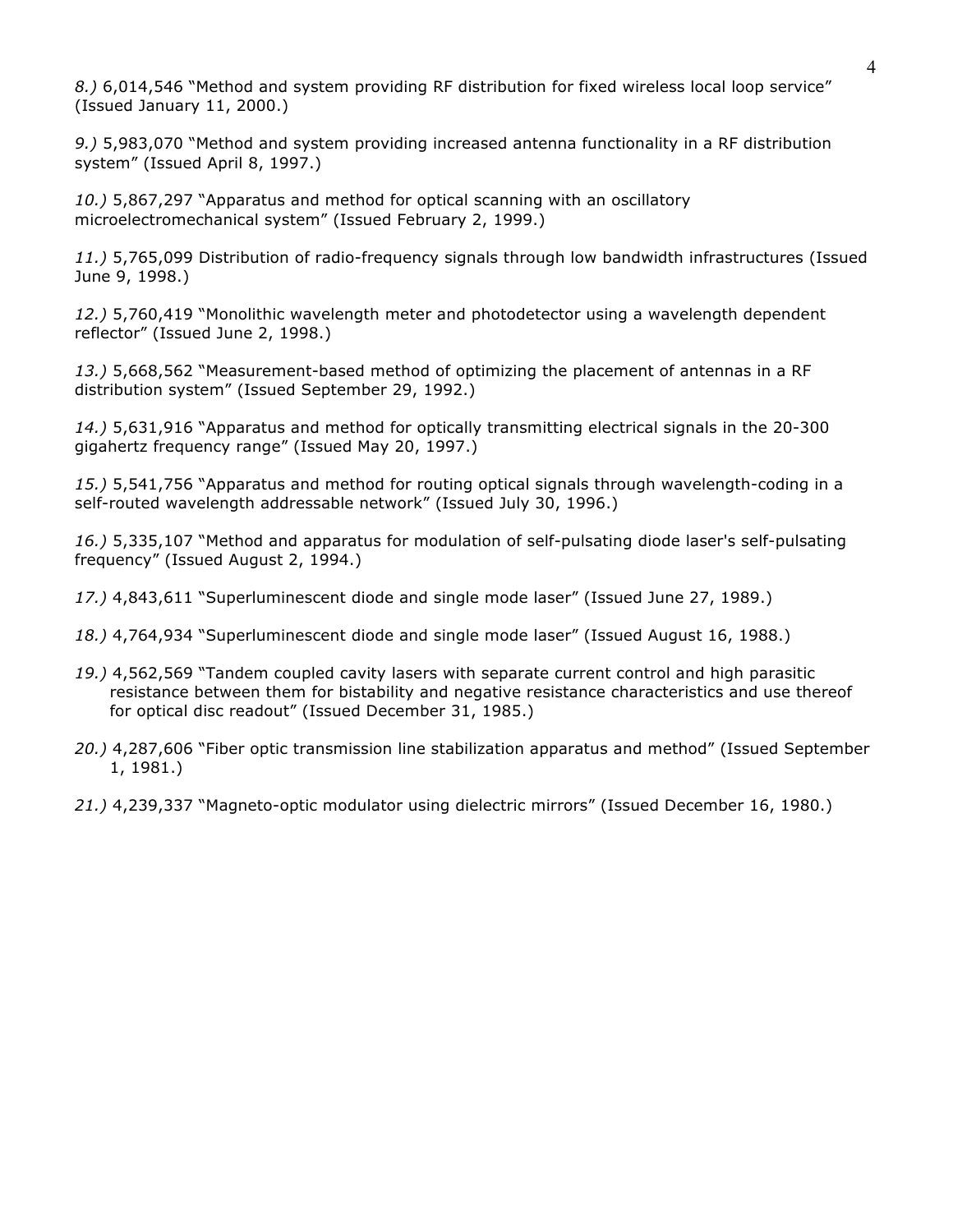#### **PUBLICATIONS :**

#### **Books and book chapters:**

- 1. "Ultra-High Frequency Linear Fiber Optic Systems," Kam.Y. Lau, 1st. edition, Springer, 2009; 2nd. edition, Springer 2011.
- 2. "Ultra-low Threshold Quantum well Lasers," K.Y. Lau, Chapter 4 in Quantum Well Lasers, Peter S. Zory, Ed., Academic Press 1993.
- 3. "Dynamics of Quantum Well Lasers," Kam Y. Lau, Chapter 5 in Quantum Well Lasers, Peter S. Zory, Ed., Academic Press 1993.
- 4. "High Frequency Current Modulation of Semiconductor Injection Lasers," Kam Y. Lau and Amnon Yariv, Chapter 2 in Semiconductors and Semimetals Vol. 22: Lightwave Communications Technology Part B: Semiconductor Injection Lasers, Ed. Won T. Tsang, Academic Press, 1985.
- 5. "Novel intracavity modulator integrated with a vertical-cavity surface-emitting laser," S.F. Lim, J.A. Hudgings, L.P. Chen, G.S. Li, W. Yuen, K.Y. Lau, and C.J. Chang-Hasnain, p.48-52, Trends in Optics and Photonics Series (TOPS), Ed. C.J. Chang-Hasnain, Optical Society of America, Vol. 15, 1997.

#### **Journal Publications:**

- 1. Kam Y. Lau, George F. Lutes and Robert L. Tjoelker, "Ultra-stable RF-over-Fiber Transport in NASA Antennas, Phased Arrays and Radars [Invited]," IEEE J. Lightwave Technology, Vol. 32, Iss. 20, Page(s): 3440 - 3451, Oct., 2014.
- 2. Kam Y. Lau, "RF Transport Over Optical Fiber in Urban Wireless Infrastructures [Invited]," IEEE/OSA J. Opt. Commun. Netw. Vol. 4, Iss. 4, Page(s): 326-335, Apr., 2012.
- 3. Wang, J., Kahn, J.M., Lau, K.Y., "Minimization of acquisition time in short-range free-space optical communication," Applied Optics. Vol. 41, Iss. 36 Page(s): 7592-7602, Dec. 2002.
- 4. Janice A. Hudgings, Robert J. Stone, Sui F. Lim, Kam Y. Lau and Connie J. Chang-Hasnain, "Comparative study of the analog performance of a vertical-cavity surfaceemitting laser under gain and cavity loss modulation," Appl. Phys. Lett., Vol.:77, Iss. 14, Page(s): 2092-2094, 2000.
- 5. R.A. Conant, P.M. Hagelin, U. Krishnamoorthy, M. Hart, O. Solgaard, K.Y. Lau, R.S. Muller, "A raster-scanning full-motion video display using polysilicon micromachined mirrors," Sensors & Actuators A, Vol.: 83, no. 1-3, Page(s) 291-296. May, 2000.
- 6. Hart, M.R., Conant, R.A. Lau, K.Y., Muller, R.S., "Stroboscopic interferometric system for dynamic MEMS characterization," Journal of Microelectro-mechanical Systems, Vol. 9, Iss.: 4, Page(s): 409-418, Dec. 2000.
- 7. Stone, R.J., Hundgings, J.A., Lim, S.F.; Chang-Hasnain, C.J.; Lau, K.Y., "Independent phase and magnitude control of an optically carried microwave signal with a three-terminal verticalcavity surface-emitting laser," IEEE Photonics Technology Letters, Vol.:11, Iss.: 4, Apr. 1999,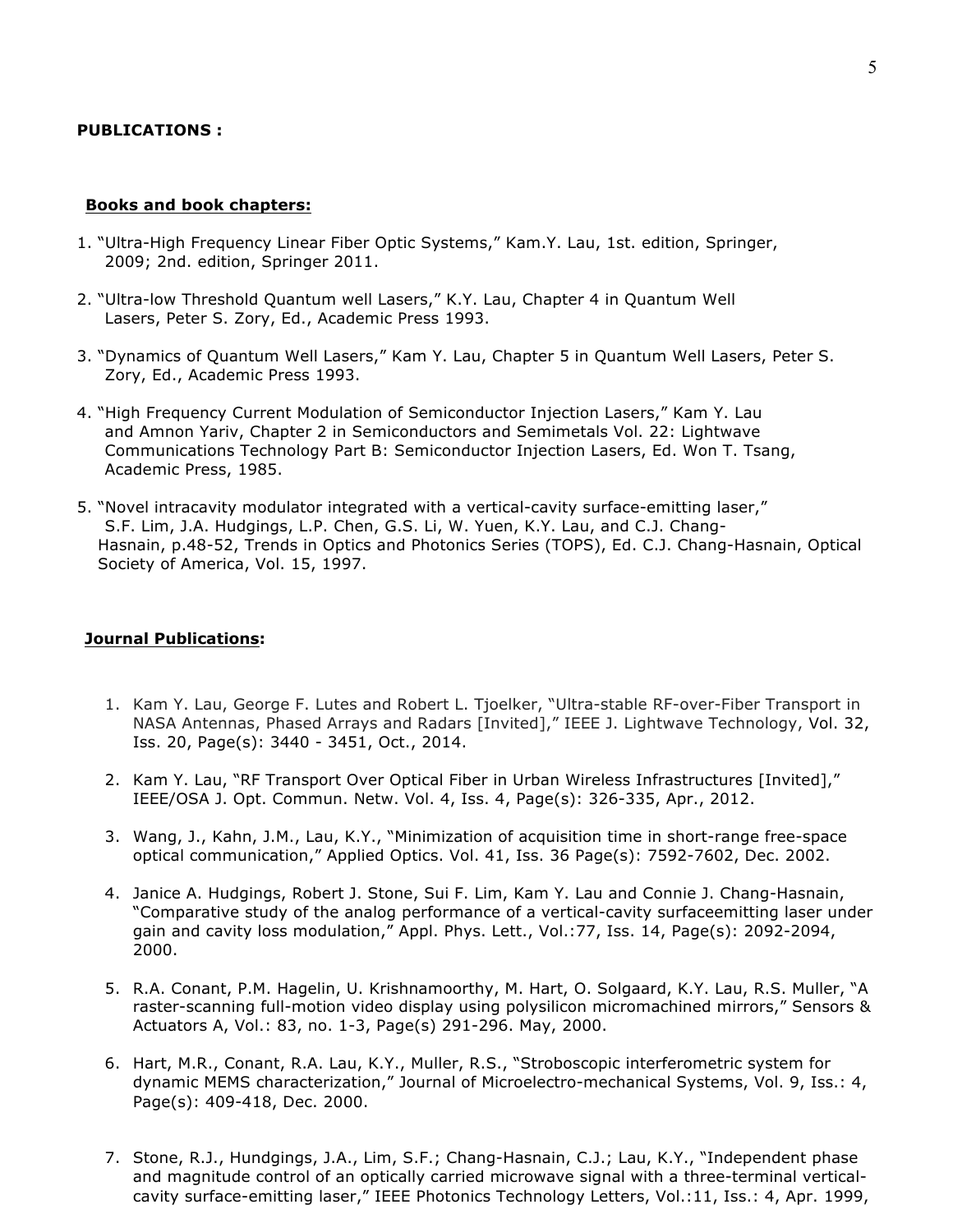Page(s): 463-465.

- 8. Hudgings, J.A.; Stone, R.J.; Chih-Hao Chang; Lim, S.F.; Lau, K.Y., Chang-Hasnain, C.J., "Dynamic behavior and applications of a three-contact vertical-cavity surface emitting laser," Selected Topics in Quantum Electronics, IEEE Journal on, Vol.: Iss.: 3, May/June 1999, Page(s): 512-519.
- 9. Hudgings, J.A.; Lim, S.F.; Li, G.S.; Wupen, Yuen; Lau, K.Y.; Chang-Hasnain, C.J., "Compact, integrated optical disk readout head using a novel bistable vertical-cavity surface-emitting laser," IEEE Photonics Technology Letters, Vol.: 11 Iss.: 2, Feb. 1999, Page(s): 245-247.
- 10.R.S. Muller and K. Y. Lau, "Surface Micromachined Micro-optical Elements and Systems, Proceedings of the IEEE, (invited), 86, 1705-1720, August, 1998.
- 11. Gabriel S. Li; Wupen Yuen; Lau, Kam Y.; Chang-Hasnain, Connie J., "The physics of negative differential resistance of an intracavity voltage-controlled absorber in a vertical- cavity surface-emitting laser," Applied Physics Letters, Page(s): 73, Iss. 13, September 28, 1998, Page(s): 1796-1798.
- 12. Hudgings, J.A.; Lau, K.Y., "Step-tunable all-optical wavelength conversion using cavityenhanced four-wave mixing," IEEE Journal of Quantum Electronics, Vol.: 34 Iss.: 8, Aug. 1998.
- 13. Lim, S.F.; Hudgings, J.A.; Chen, L.P.; Li, G.S.; Wupen, Yuen; Lau, K.Y. Chang-Hasnain, C.J.,"Modulation of a vertical-cavity surface-emitting laser using an intracavity quantum-well absorber," IEEE Photonics Technology Letters, Vol.: 10 Iss.: 3, Mar. 1998, Page(s): 319-321.
- 14. Meng -Hsiung Kiang; Solgaard, O.; Lau, K.Y.; Muller, R.S., "Electrostatic combdrive actuated micromirrors for laser-beam scanning and positioning," Microelectromechanical Systems, Journal of, Vol.: 7 Iss.: 1, Mar. 1998, Page(s): 27-37.
- 15. D.A. Francis, M.-H. Kiang, O. Solgaard, K.Y. Lau, R.S. Muller, C.J. Chang-Hasnain, "Compact 2D laser beam scanner with fan laser array and Si micromachined microscanner," Electronics Letters (UK), Vol.:33, (no.13), IEE, Page(s): 1143-5, June 1997.
- 16. S. F. Lim, J. A. Hudgings, G. S. Li, W. Yuen, K. Y. Lau and C. J. Chang-Hasnain, "Self-Pulsating VCSEL with Controllable Quantum Well Saturable Absorber," Electronics Letters, Vol. 33, no. 20, Page(s): 1708-9, September, 1997.
- 17. D. A. Francis, M. Kiang, O. Solgaard, K. Y. Lau, R. S. Muller, and C. J. Chang-Hasnain, "Compact 2D Laser Beam Scanner with Fan Laser Array and Si Micromachined Microscanner,"Electronics Letters, 33, 13, 1143-5, June 1997.
- 18. Lau, Kam Y., "Ultra-low-threshold quantum-confined lasers are indeed superb, but how "quantum" are they?" Optics & Photonics News, Page(s): 8, Iss. 4, Page(s): 26-30, April 1997.
- 19. Lim, S.F.; Hudgings, J.A.; Li, G.S.; Yuen, W.; Lau, K.Y.; Chang-Hasnain, C.J., "Selfpulsating and bistable VCSEL with controllable intracavity quantum-well saturable absorber," Electronics Letters, Vol.: 33 Iss.: 20, 25 Sept. 1997, Page(s): 1708-1710.
- 20. Park, J.; Sorin, W.V.; Lau, K.Y., "Elimination of the fiber chromatic dispersion penalty on 1550 nm millimetre-wave optical transmission," Electronics Letters, Vol.: 33 Iss.: 6, 13 Mar. 1997, Page(s): 512-513.
- 21.Kam Y. Lau, David M. Cutrer, John B. Georges, Simon Yueng, "Fiber Optic Infrastructure for Wireless Communication Networks," International Journal of High Speed Electronics and Systems, Vol.: 8, Iss.: 2, Page(s): 233 - 246, 1997.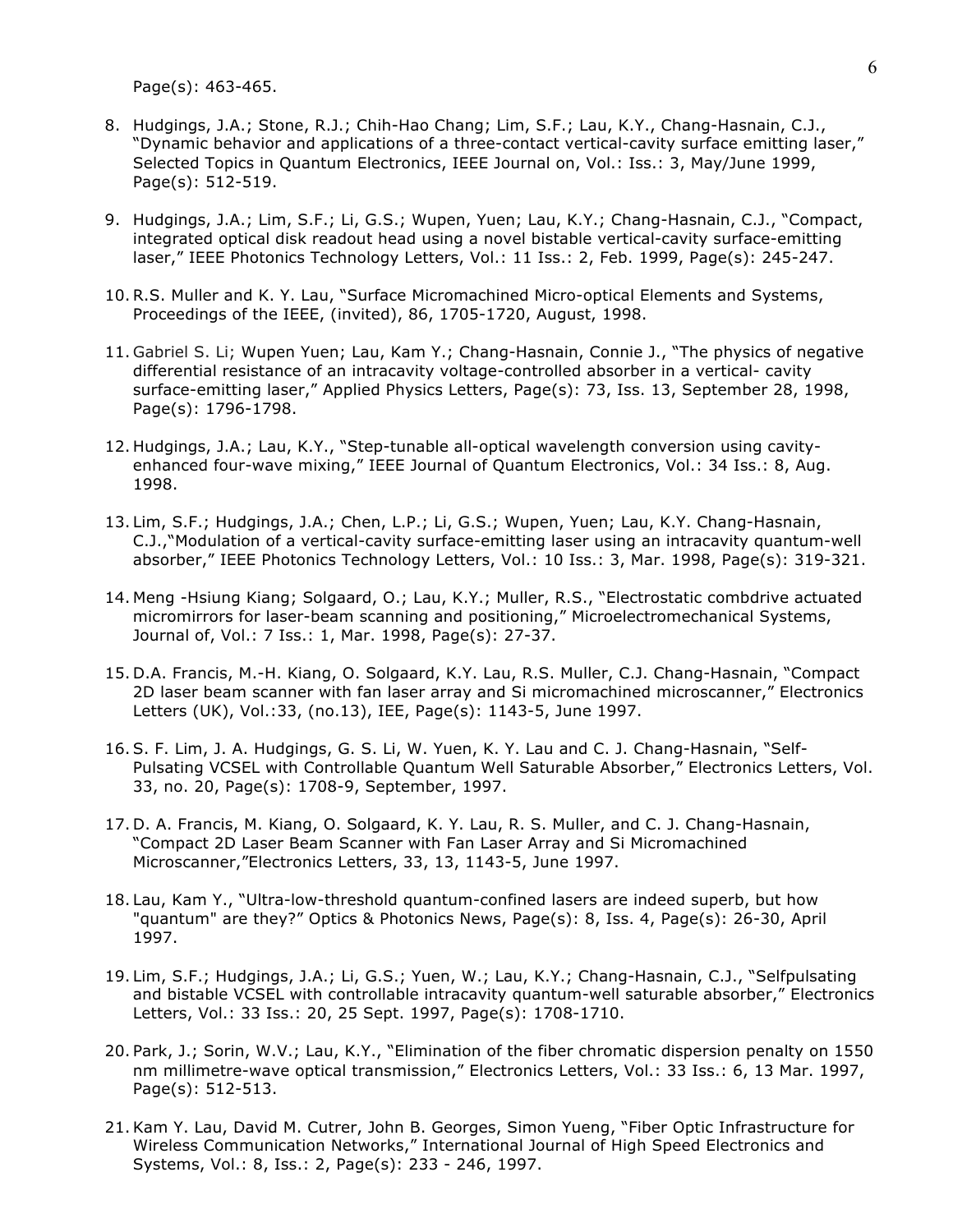- 22. Buckman, L.A., Chen, L.P.; Lau, K.Y., "Crosstalk penalty in all-optical distributed switching networks," IEEE Photonics Technology Letters, Vol.: 9 Iss.: 2, Feb.1997, Page(s): 250-252.
- 23.Chen, L.P.; Li, M.Y.; Chang-Hasnain, C.J.; Lau, K.Y., "A low-power 1-Gb/s CMOS laser driver for a zero-bias modulated optical transmitter," IEEE Photonics Technology Letters, Vol.: 9 Iss.: 7, July 1997, Page(s): 997- 999.
- 24. Park, J.; Buckman, L.A.; Lau, K.Y., "A broad-band millimeter-wave optical modulator using a passively modelocked semiconductor laser with phase noise compensation," IEEE Photonics Technology Letters, Vol.: 9 Iss.: 5, May 1997, Page(s): 619-621.
- 25. Park, J.; Elrefaie, A.F.; Lau, K.Y., "1550-nm transmission of digitally modulated 28GHz subcarriers over 77 km of non-dispersion shifted fiber", IEEE Photonics Technology Letters, Vol.: 9 Iss.: 2, Feb. 1997, Page(s): 256-258.
- 26. Georges, J.B.; Yeung, S.P.; Cutrer, D.M.; Ta-Chung Wu; Lau, K.Y.; Lux, R.A.; Chang, W., "Transmission of millimeter-wave signals using uncoated telecommunications-grade distributed feedback lasers," IEEE Photonics Technology Letters, Vol.: 8 Iss.: 9, Sept. 1996, Page(s): 1270-1272.
- 27. N.C. Tien, O. Solgaard, M.-H. Kiang, M. Daneman, K.Y. Lau, R.S. Muller, "Surface-Micromachined Mirrors for Laser-Beam Positioning," Sensors and Actuators A (Physical); March- April 1996; Vol.:A52, no.1-3, p.76-80.
- 28. M.J. Daneman, N. C. Tien, O. Solgaard, A.P. Pisano, K. Y. Lau, R. S. Muller, "Linear Microvibromotor for Positioning Optical Components", IEEE Journal of MicroElectroMechanical Systems (JMEMS), Vol.: 5, no. 3, Page(s): 159-165, September 1996.
- 29. M. Daneman, O. Solgaard, N.C. Tien, K.Y. Lau, R.S. Muller, "Laser-to-fiber Coupling Module Using a Micromachined Alignment Mirror", IEEE Photonics Technology Letters, Vol.: 8, no. 3, Page(s): 396-398, March 1996.
- 30. M-H. Kiang, O. Solgaard, R.S.Muller, K.Y. Lau, "Micromachined Polysilicon Microscanners for Barcode Readers", IEEE Photonics Technology Letters, Vol.: 8, no. 12, Page(s): 1707-1709, December 1996.
- 31. Georges, J.B.; Lux, R.A.; Yeung, S.P.; Lau, K.Y.; Chang, W., "Simultaneous fiberoptic transport and RF phase control of narrow-band millimeter-wave signals using multicontact monolithic semiconductor lasers," IEEE Photonics Technology Letters, Page(s): 8 Iss.: 7, July 1996, Page(s): 953-955.
- 32. Meng-Hsiung Kiang; Solgaard, O.; Muller, R.S.; Lau, K.Y., "Silicon-micromachined micromirrors with integrated high-precision actuators for external-cavity semiconductor lasers," IEEE Photonics Technology Letters, Vol.: 8 no.: 1, Jan. 1996, Page(s): 95 - 97.
- 33.Chen, L.P.; Lau, K.Y., "Regime where zero-bias is the low-power solution for digitally modulated laser diodes," IEEE Photonics Technology Letters, Vol.: 8 Iss.: 2, Feb. 1996, Page(s): 185-187.
- 34.Kan, S.C.; Harshman, P.J.; Lau, K.Y.; Wang, Y.; Wang, W.I., "Optical control of resonant tunneling diode monolithically integrated with PIN photodiode," IEEE Photonics Technology Letters, Page(s): 8 Iss.: 5, May 1996, Page(s): 641-643.
- 35. Park, J., Lau, K.Y., "Millimetre-wave (39GHz) wireless-wireless transmission of broadband multichannel compressed digital video," Electronics Letters, Vol.: 32 Iss.: 5, 29 Feb. 1996, Page(s): 474.
- 36. Meng-Hsiung Kiang; Solgaard, O.; Muller, R.S.; Lau, K.Y., "Micromachined polysilicon microscanners for barcode readers," IEEE Photonics Technology Letters, Vol.: 8 Iss.: 12, Dec.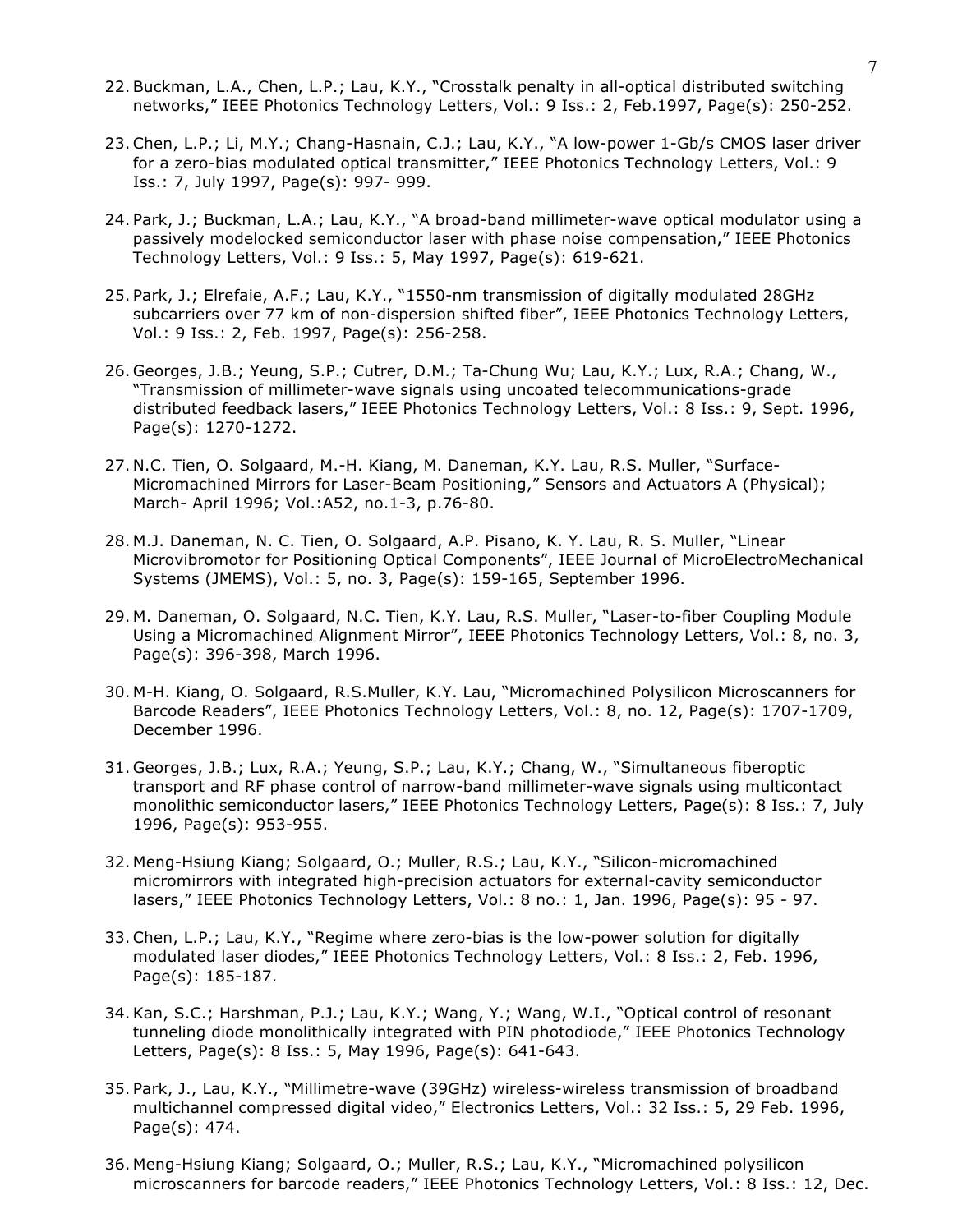1996, Page(s): 1707-1709.

- 37. Daneman, M.J.; Tien, N.C.; Solgaard, O.; Pisano, A.P.; Lau, K.Y.; Muller, R.S., "Linear microvibromotor for positioning optical components," Journal of Microelectromechanical Systems, Vol.: 5 Iss.: 3, Sept. 1996, Page(s): 159-165.
- 38. Daneman, Michael J.; Tien, Norman C.; Kiang, Meng-Hsiung; Solgaard, Olav; Lau, Kam Y.; Muller, Richard S., "Laser-to-fiber coupling module using a micromachined alignment mirror," IEEE Photonics Technology Letters, Vol.: 8 Iss.: 3, Mar. 1996, Page(s): 396-398.
- 39. Park, J., Elrefaie, A.F.; Lau, K.Y.,"Fiber chromatic dispersion effects on multi-channel digital millimeter-wave transmission," IEEE Photonics Technology Letters, Vol.: 8 Iss.: 12, Dec. 1996, Page(s): 1716-1718.
- 40. Vassilovski, D.; Georges, J.B.; Lau, K.Y., "Carrier transport effects in active and passive modelocking of monolithic quantum-well lasers at millimeter- wave frequencies," IEEE Photonics Technology Letters, Vol.: 8 Iss.: 12, Dec. 1996, Page(s): 1603-1605.
- 41. Wu, Ta‐Chung; Vassilovski, Dan; Cutrer, David M.; Kan, Sidney C.; Lau, Kam Y., "Spontaneous emission measurements for resolving damping mechanisms in direct modulation of quantum well lasers," Applied Physics Letters , Vol.: 69 , Iss.: 8, Page(s): 1050 – 1052, 1996.
- 42. Georges, J.B.; Cutrer, D.M.; Lau, K.Y., "Theory of resonant modulation at millimeter wave frequencies of inhomogeneously biased monolithic quantum-well lasers," IEEE Photonics Technology Letters, Vol.: 7 Iss.: 3, Mar. 1995, Page(s): 263-265.
- 43. O. Solgaard, M. Daneman, N.C. Tien, A. Friedberger, R.S. Muller, K.Y. Lau, "Optoelectronic packaging using silicon surface-micromachined alignment mirrors", IEEE Photonics Techn. Letters, Vol. 7, no. 1, Page(s): 41-43, January 1995.
- 44. M. S. Wu, L. A. Buckman, G.S. Li, K.Y. Lau, and C. J. Chang-Hasnain, "Polarization Induced Enhancement of Relative Intensity Noise and Modulation Distortion of Vertical Cavity Surface Emitting Lasers," Guided-Wave Optoelectronics: Device Characterization, Analysis and Design, pp. 59-65, Plenum Press. 1995.
- 45. Vassilovski, D.; Ta-Chung Wu; Kan, S.; Lau, K.Y.; Zah, C.E., "Unambiguous determination of quantum capture, carrier diffusion, and intrinsic effects in quantum well laser dynamics using wavelength-selective optical modulation," IEEE Photonics Technology Letters, Vol.: 7 Iss.: 7, July 1995, Page(s): 706-708.
- 46.Cutrer, D.M.; Lau, K.Y., "Ultralow power optical interconnect with zero-biased, ultralow threshold laser-how low a threshold is low enough?" IEEE Photonics Technology Letters, Vol.: 7 Iss.: 1, Jan 1995, Page(s): 4-6.
- 47. Nabiev, R.F.; Chang-Hasnain, C.J.; Eng, L.E.; Lau, K.Y., "Spectrodetector: novel monolithic wavelength reader and photodetector," Electronics Letters, Vol.: 31, Iss.: 16, 3 Aug. 1995, Page(s): 1373-1374.
- 48.Cutrer, David M.; Georges, John B.; Wu, Ta-Chung; Wu, Bin; Lau, Kam Y., "Resonant modulation of single contact monolithic semiconductor lasers at millimeter wave frequencies," Applied Physics Letters, Vol.: 66, no. 17, Page(s): 2153-2155, April 1995.
- 49. Wu, Bin; Georges, John B.; Cutrer, David M.; Lau, Kam Y., "On distributed microwave effects in semiconductor lasers and their practical implications," Applied Physics Letters , Vol.: 67, Iss.: 4 , Page(s): 467 – 469, 1995.
- 50. Solgaard, O.; Daneman, M.; Tien, N.C.; Friedberger, A.; Muller, R.S.; Lau, K.Y.,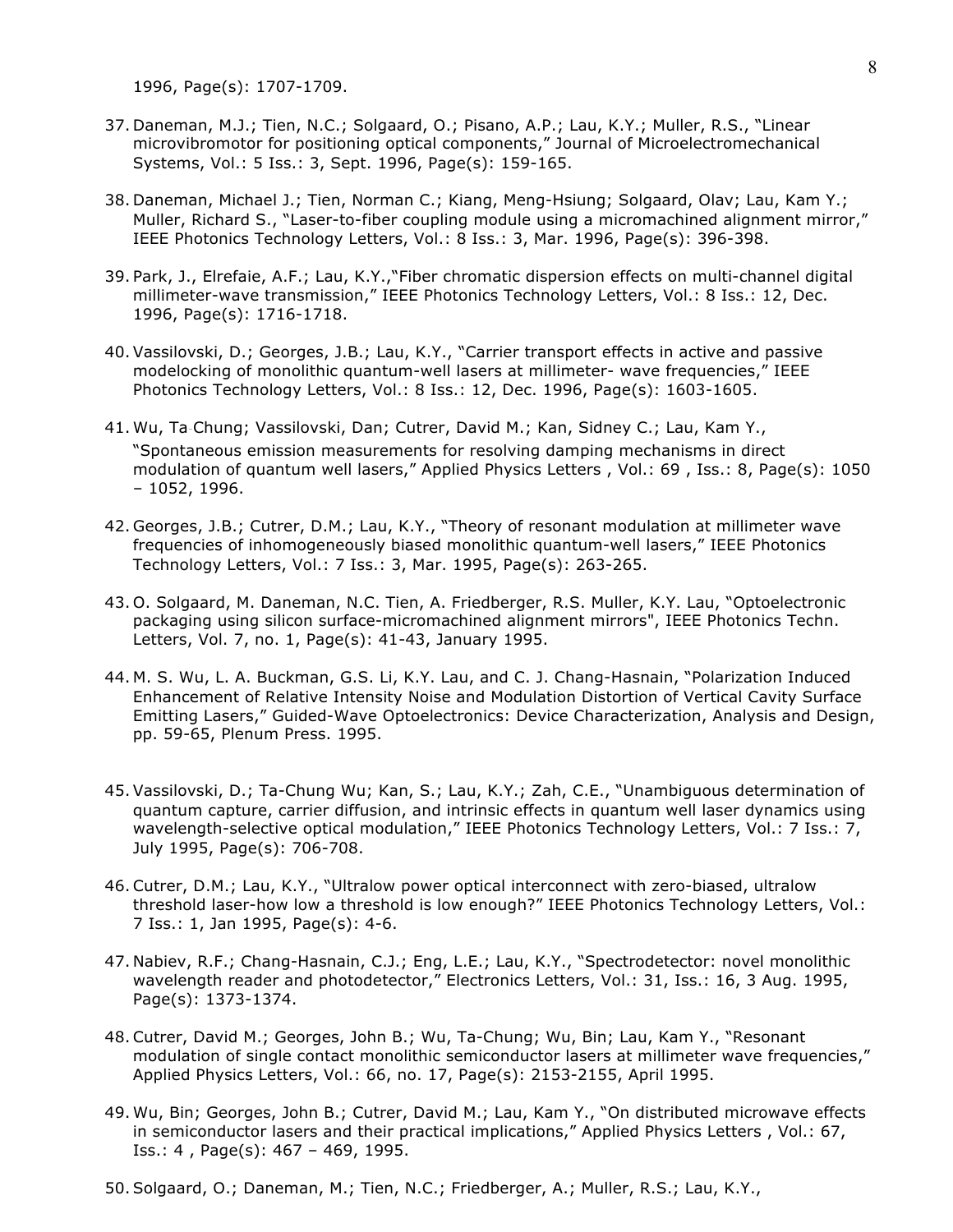"Optoelectronic packaging using silicon surface-micromachined alignment mirrors," IEEE Photonics Technology Letters, Vol.: 7 Iss.: 1, Jan. 1995, Page(s): 41-43.

- 51. Georges, J.B.; Cutrer, D.M.; Solgaard, O.; Lau, K.Y., "Optical transmission of narrowband millimeter-wave signals," IEEE Transactions on Microwave Theory and Techniques, Vol.: 43 Iss.: 9, Sept. 1995, Page(s): 2229- 2240.
- 52. Georges, J.B.; Cutrer, D.M.; Meng-Hsiung Kiang; Lau, K.Y., "Multichannel millimeter wave subcarrier transmission by resonant modulation of monolithic semiconductor lasers," IEEE Photonics Technology Letters, Vol.: 7 Iss.: 4, April 1995, Page(s): 431-433.
- 53. Park, J., Shakouri, M.S.; Lau, K.Y.,"Millimetre-wave electro-optical upconverter for wireless digital communications," Electronics Letters, Vol.: 31 Iss.: 13, 22, June 1995, Page(s): 1085- 1086.
- 54.Kiang, M.-H.; Lau, K.Y.,"Frequency and tuning characteristics of passively modelocked semiconductor lasers operated at 77 K, " Electronics Letters, Vol.: 31 Iss.: 11, 25 May 1995, Page(s): 880-882.
- 55.Cutrer, D.M.; Georges, J.B.; Le, T.H.; Lau, K.Y.,"Dynamic range requirements for optical transmitters in fiber-fed microcellular networks," IEEE Photonics Technology Letters, Vol.: 7 Iss.: 5, May 1995, Page(s): 564-566.
- 56. Wu, Ta‐Chung, Kan, Sidney C., Vassilovski, Dan; Lau, Kam Y., "Characteristics of longitudinal optical phonon assisted quantum carrier capture process‐temperature and bias dependence," Applied Physics Letters , Vol.: 67, Iss.: 9, Page(s): 1220 – 1222, 1995.
- 57.Cutrer, D.M.; Georges, J.B.; Lau, K.Y.,"Building the FO infrastructure for wireless communications," IEEE Circuits and Devices Magazine, Vol.: 11 Iss.: 4, July 1995, Page(s): 13-17.
- 58. Buckman, L.A.; Wu, M.S.; Giaretta, G.; Li, G.S.; Pepeljugoski, P.K.; Goodman, J.W.; Varma, A.; Lau, K.Y.; Chang-Hasnain, C.J.,"A novel all-optical self-routed wavelength-addressable network (SWANET)," IEEE Photonics Technology Letters, Vol.: 7 Iss.: 9, Sept. 1995, Page(s): 1066-1068.
- 59. Georges, J.B.; Park, J.; Solgaard, O.; Pepeljugoski, P.; Sayed, M.; Lau, K.Y.,"Transmission of 300 Mbit/s BPSK at 39 GHz using feedforward optical modulation," Electronics Letters, Vol.: 30 Iss.: 2, 20 Jan. 1994, Page(s): 160-161.
- 60. Georges, John B.; Kiang, Meng-Hsiung; Heppell, Kevin; Sayed, Mohamed; Lau, Kam Y.,"Optical transmission of narrow-band millimeter-wave signals by resonant modulation of monolithic semiconductor lasers," IEEE Photonics Technology Letters, Vol.: 6, no. 4, Page(s): 568-570, April 1994.
- 61. Pepeljugoski, Petar K.; Cutrer, David M.; Lau, Kam Y., "Parametric dependence of timing jitter in gain‐switched semiconductor lasers," Applied Physics Letters, Vol.: 63 , Iss.:26 , Page(s): 3556 – 3558, 1993.
- 62. Pepeljugoski, P.; Lin, J.; Gamelin, J.; Hong, M.; Lau, K. Y.,"Ultralow timing jitter in electrically gain-switched vertical cavity surface emitting lasers," Applied Physics Letters, Vol.: 62, no. 14, Page(s): 1588- 1590, April 1993.
- 63. Buckman, L.A.; Georges, J.B.; Park, J.; Vassilovski, D.; Kahn, J.M.; Lau, K.Y.,"Stabilization of millimeter-wave frequencies from passively mode-locked semiconductor lasers using an optoelectronic phase-locked loop," IEEE Photonics Technology Letters, Vol.: 5 Iss.: 10, Oct. 1993, Page(s): 1137-1140.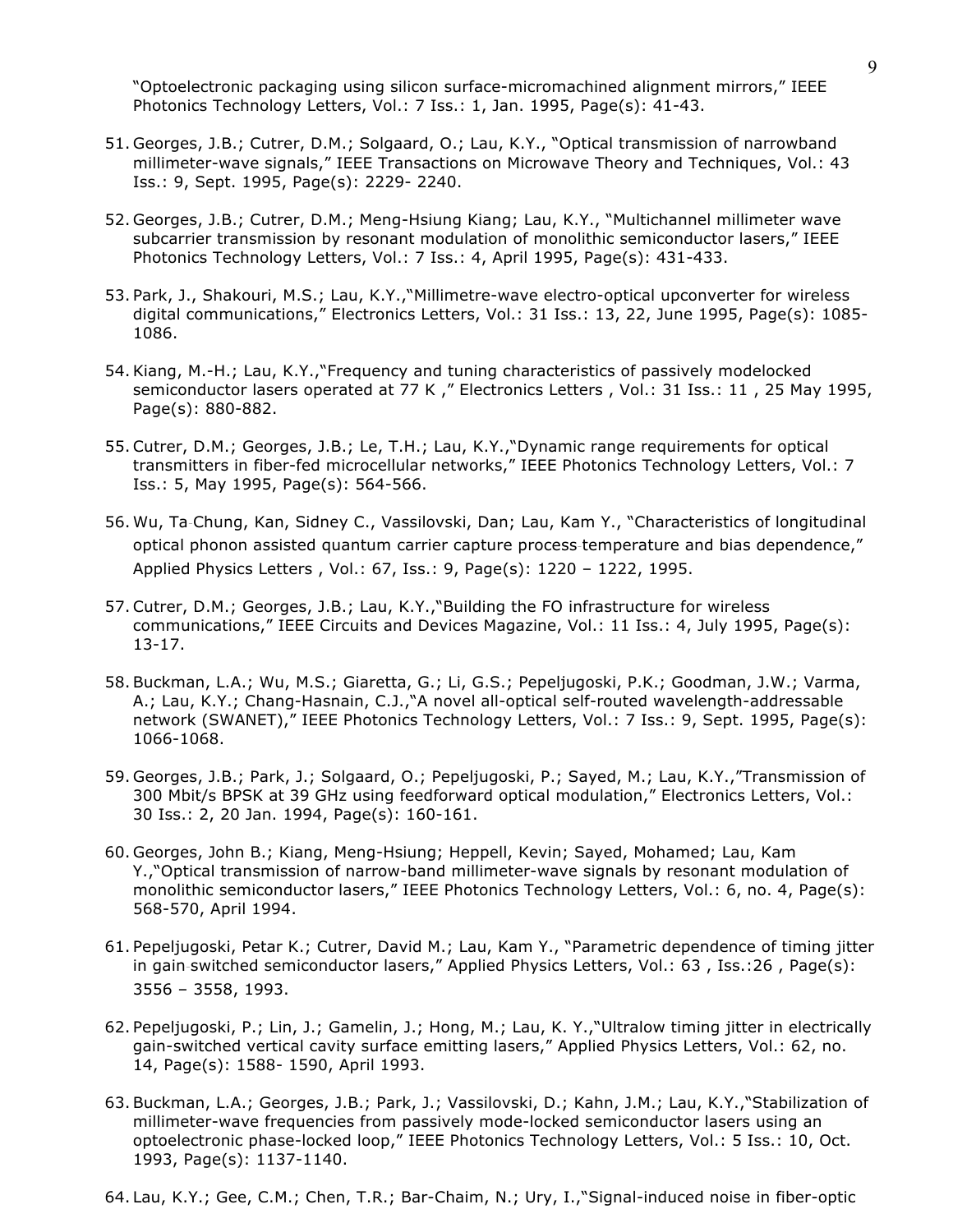links using directly modulated Fabry-Perot and distributed-feedback laser diodes," IEEE Journal of Lightwave Technology, , Vol.: 11 Iss.: 7, July 1993, Page(s): 1216-1225.

- 65. Georges, J.B.; Lau, K.Y.,"Self-pulsating laser diodes as fast-tunable (≤1 ns) FSK transmitters in subcarrier multiple-access networks," IEEE Photonics Technology Letters, Vol.: 5 Iss.: 2, Feb. 1993, Page(s): 242-245.
- 66.Kuchta, Daniel M.; Gamelin, J.; Walker, J. D.; Lin, J.; Lau, K. Y.; Smith, J. S.; Hong, Pannaerts, J. P., "Relative intensity noise of vertical cavity surface emitting lasers," Applied Physics Letters, Vol.: 62, no. 11, Page(s): 1194-1196, Mar. 1993.
- 67. Solgaard, Olav; Kiang, Meng‐Hsiung; Lau, Kam Y., "Pulse buildup in passively modelocked monolithic quantum‐well semiconductor lasers," Applied Physics Letters , Vol. 63 , Iss.: 15, Page(s): 2021 – 2023, 1993.
- 68.Kan, Sidney C.; Vassilovski, Dan; Wu, Ta C.; Lau, Kam Y.,"Quantum capture limited modulation bandwidth of quantum well, wire, and dot lasers," Applied Physics Letters, Vol.: 62, no. 19, Page(s): 2307- 2309, May 1993.
- 69. Solgaard, O.; Lau, K.Y.,"Optical feedback stabilization of the intensity oscillations in ultrahighfrequency passively modelocked monolithic quantum-well lasers," IEEE Photonics Technology Letters, Vol.: 5 Iss.: 11, Nov. 1993, Page(s): 1264-1267.
- 70. Lau, K. Y.; Georges, J. B.,"On the characteristics of narrow-band resonant modulation of semiconductor lasers beyond relaxation oscillation frequency," Applied Physics Letters, Vol.: 63, no. 11, Page(s): 1459-1461, Sept. 1993.
- 71. Solgaard, O.; Park, J.; Georges, J.B.; Pepeljugoski, P.K.; Lau, K.Y.,"Millimeter wave, multigigahertz optical modulation by feedforward phase noise compensation of a beat note generated by photomixing of two laser diodes," IEEE Photonics Technology Letters, Vol.: 5 Iss.: 5, May 1993, Page(s): 574-577.
- 72. Wu, T.C. ; Kan, S.C. ; Vassilovski, D. ; Lau, K.Y., " Influence of separate confinement layer band structure on the transport‐limited modulation bandwidth in quantum well lasers."Appl. Phys. Lett.,Vol: 63, Iss: 4, 1993, Page(s): 441- 443.
- 73. Solgaard, Olav; Park, John; Georges, John B.; Pepeljugoski, Petar K.; Lau, Kam Y.,"Millimeter wave, multigigahertz optical modulation by feedforward phase noise compensation of a beat note generated by photomixing of two laser diodes," IEEE Photonics Technology Letters, Vol.: 5, no. 5, Page(s): 574-577, May 1993.
- 74. Hadley, M. A.; Wilson, G. C.; Lau, K. Y.; Smith, J. S., "High single-transverse-mode output from external-cavity surface-emitting laser diodes," Applied Physics Letters, Vol.: 63, no. 12, Page(s): 1607-1609, Sept. 1993.
- 75.Kim, I.; Lau, K.Y.,"Frequency and timing stability of mode-locked semiconductor laserspassive and active mode locking up to millimeter wave frequencies," IEEE Journal of Quantum Electronics, Vol.: 29 Iss.: 4, Apr. 1993, Page(s): 1081-1090.
- 76. Gee, C. M.; Chen, T. R.; Bar-Chaim, N.; Ury, I.; Lau, K. Y.,"Designing high dynamic range fiber-optic links - A comparison between directly-modulated Fabry-Perot and distributedfeedback laser diodes," Microwave Journal, Vol.: 36, no. 5, Page(s): 213-216, May 1993.
- 77. Wu, T.C.; Kan, S.C.; Vassilovski, D.; Lau, K.Y.; Zah, C.E.; Pathak, B.; Bhat, R.; Lee, T.P.,"Cavity length dependence of K-limited bandwidth in 1.6 - micron compressive strained quantum well lasers," Electronics Letters, Vol.: 29 Iss.: 5, 4 Mar. 1993, Page(s): 449-450.
- 78. Georges, J.B.; Lau, K.Y.,"Broadband microwave fiber-optic links with RF phase control for antennas," IEEE Photonics Technology Letters, Vol.: 5 Iss.: 11, Nov. 1993, Page(s): 1344-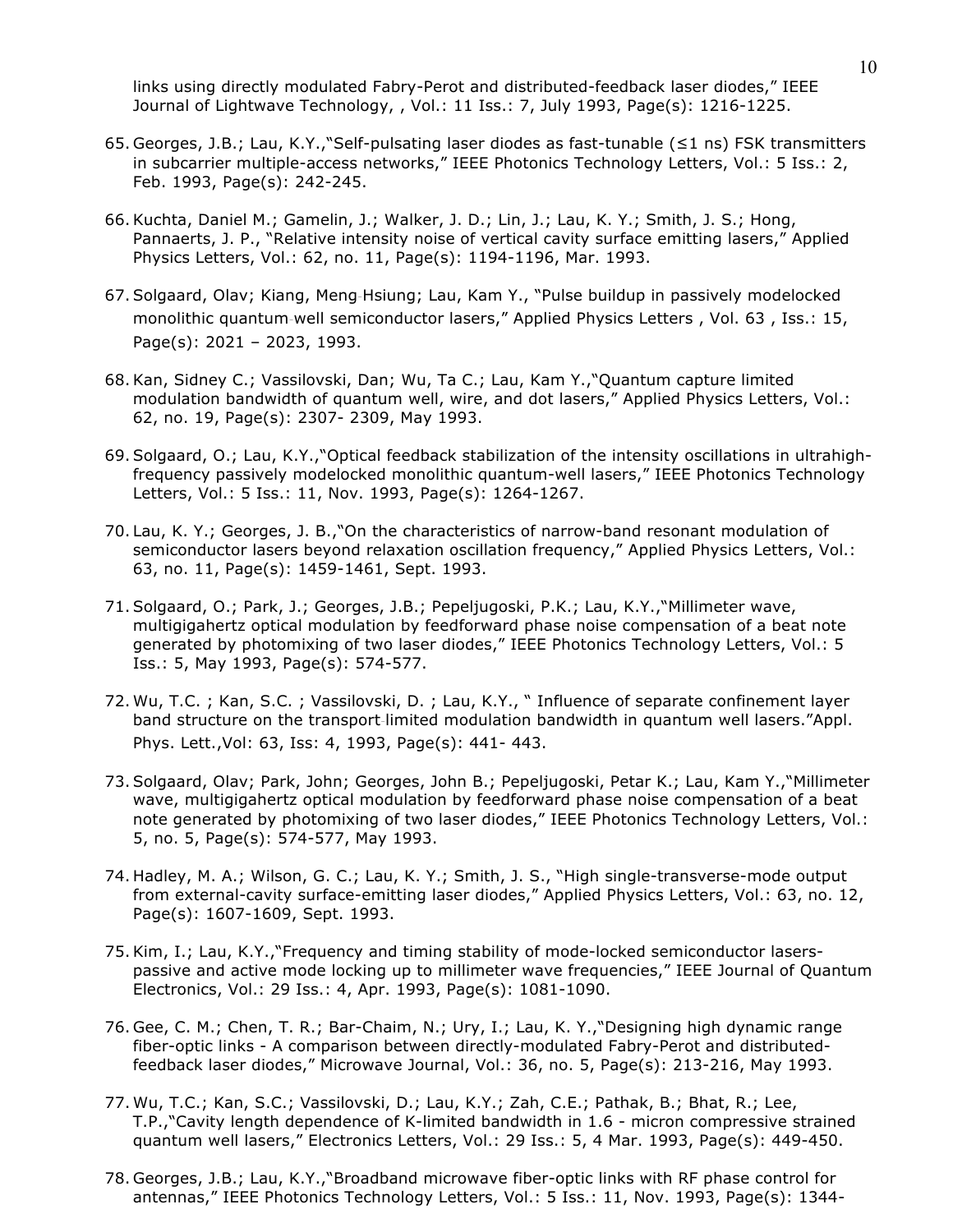- 79.Kan, S.C.; Lau, K.Y.,"Intrinsic equivalent circuit of quantum-well lasers," IEEE Photonics Technology Letters, Vol.: 4 Iss.: 6, June 1992, Page(s): 528-530.
- 80. Lin, J.; Gamelin, J. K.; Lau, K. Y.; Wang, S.; Hong, M.; Mannaerts, J. P.,"Ultrafast (up to 39 GHz) relaxation oscillation of vertical cavity surface emitting laser," Applied Physics Letters, Vol.: 60, Jan. 6, 1992, Page(s): 15-17.
- 81.Kan, S.C.; Vassilovski, D.; Wu, T.C.; Lau, K.Y.,"Quantum capture and escape in quantum-well lasers-implications on direct modulation bandwidth limitations," IEEE Photonics Technology Letters, Vol.: 4 Iss.: 5, May 1992, Page(s): 428-431.
- 82.Kan, Sidney C.; Vassilovski, Dan; Wu, Ta C.; Lau, Kam Y.,"On the effects of carrier diffusion and quantum capture in high speed modulation of quantum well lasers," Applied Physics Letters , Vol.: 61, no. 7, Aug. 17, 1992, Page(s): 752-754.
- 83.Kim, Inho; Lau, Kam Y.,"Mode-lock frequency tunability in passive mode-locking of quantum well lasers at millimeter wave frequencies," Optical technology for microwave applications VI and optoelectronic signal processing for phased-array antennas III; Proceedings of the Meeting, Orlando, FL, Apr. 20-23, 1992 (A93- 32851 12-74), Page(s): 332-337.
- 84. Ovadia, S.; Lau, K.Y.,"Low-frequency relative intensity noise in self-pulsating ridgewave guide quantum-well lasers," IEEE Photonics Technology Letters, Vol.: 4, Iss.: 4, April 1992, Page(s): 336-339.
- 85. Pepeljugoski, Petar K.; Lau, Kam Y.,"Interferometric noise reduction in fiber-optic links by superposition of high frequency modulation," Journal of Lightwave Technology, Vol.: 10, Iss. 7, page 957, Jan. 1992.
- 86. Lau, K.Y.; Bar-Chaim, N.,"High-speed operation of single-quantum-well lasers with large gain compression," IEEE Photonics Technology Letters, Vol.: 4 Iss.: 2, Feb. 1992, Page(s): 118- 120.
- 87. Wu, T. C.; Kan, S. C.; Vassilovski, D.; Lau, K. Y.; Zah, C. E.; Pathak, B.; Lee, T. P.,"Gain compression in tensile-strained 1.55 micron quantum well lasers operating at first and second quantized states," Applied Physics Letters, Vol.: 60, no. 15, Page(s): 1794-1796, April 13, 1992.
- 88. Lau, K. Y.; Kim, I.; Paslaski, J.,"Frequency stability in ultrahigh frequency mode locking of quantum-well lasers at greater than 60 GHz," Applied Physics Letters, Vol.: 61, no.2, July 13, 1992, Page(s): 133-135.
- 89. Georges, J.B.; Lau, K.Y.,"800 Mb/s microwave FSK using a self-pulsating compact disk laser diode," IEEE Photonics Technology Letters, Vol.: 4 Iss.: 6, Page(s): 662-665, June 1992.
- 90. Zah, C.E.; Lin, P.S.D.; Favire, F.; Pathak, B.; Bhat, R.; Caneau, C.; Gozdz, A.S.; Andreadakis, N.C.; Koza, M.A.; Lee, T.P.; Wu, T.C.; Lau, K.Y.,"1.5 – micron compressive-strained multiquantum-well 20-wavelength distributed-feedback laser arrays," Electronics Letters, Vol.: 28 Iss.: 9, Page(s): 824-826, April 23 1992.
- 91. Shankaranarayanan, N.K.; Elby, S.D.; Lau, K.Y.,"WDMA/subcarrier-FDMA lightwave networks: limitations due to optical beat interference," IEEE Journal of Lightwave Technology, Vol.: 9 Iss.: 7, Page(s): 931-943, July 1991.
- 92. Lau, K.Y.,"Passive microwave fiber-optic links with gain and a very low noise figure," IEEE Photonics Technology Letters, Vol.: 3 Iss.: 6, June 1991, Page(s): 557-559.
- 93. Palaski, J.; Lau, K. Y.,"Parameter ranges for ultrahigh frequency mode locking of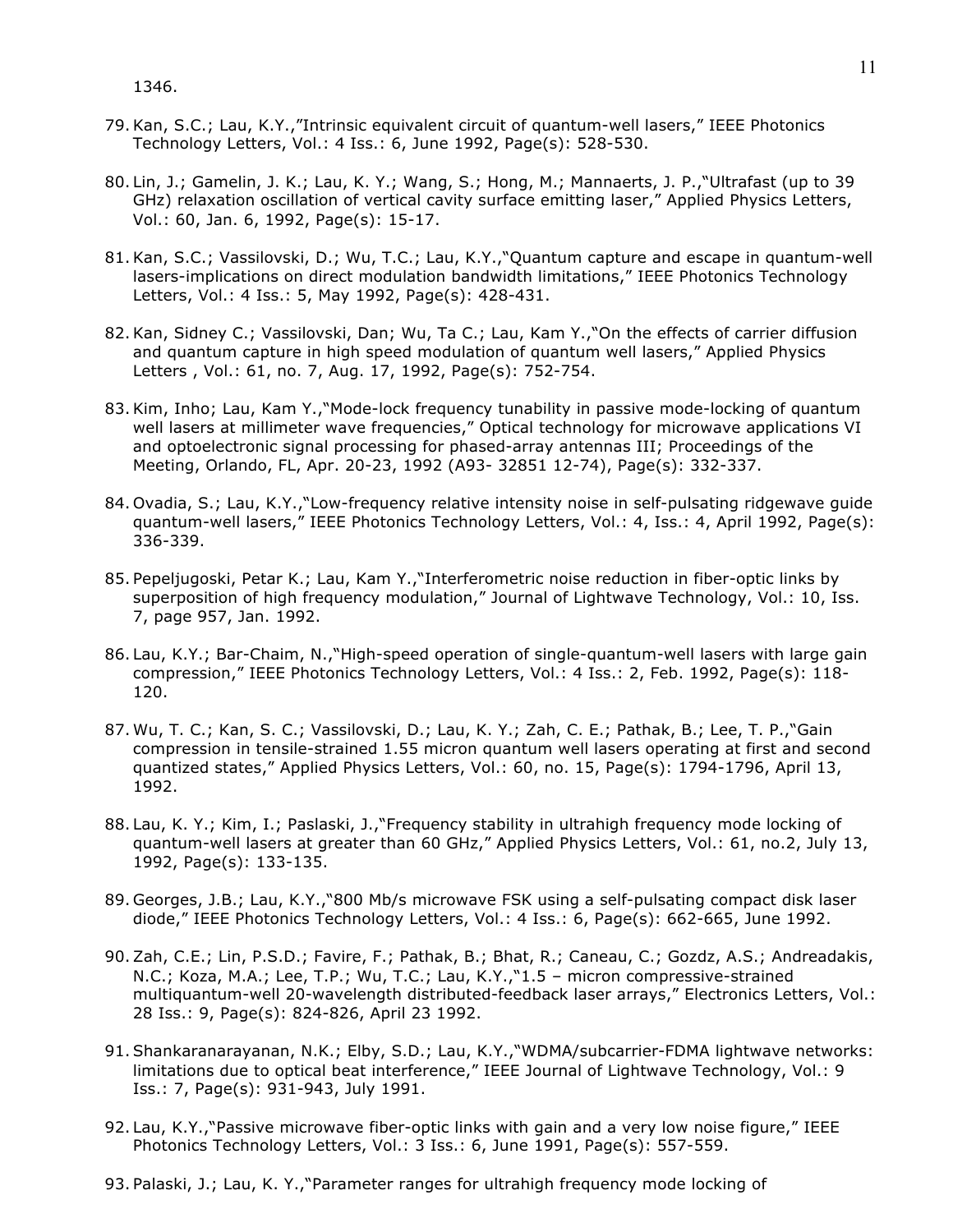semiconductor lasers," Applied Physics Letters, Vol.: 59, July 1, 1991, Page(s): 7-9.

- 94. Chen, L.K.; Lau, K.Y.; Trisno, Y.,"Frequency planning for nonlinear distortion reduction in wideband transmission," Electronics Letters, Vol.: 27 Iss.: 14, 4 July 1991, Page(s): 1293- 1295.
- 95. Lau, K.Y.; Paslaski, J.,"Condition for short pulse generation in ultrahigh frequency modelocking of semiconductor lasers," IEEE Photonics Technology Letters, Vol.: 3 Iss.: 11, Nov. 1991, Page(s): 974-976.
- 96. Lau, K.Y.,"Narrow-band modulation of semiconductor lasers at millimeter wave frequencies (>100 GHz) by mode locking," IEEE Journal of Quantum Electronics, Vol.: 26 Iss.: 2, Feb. 1990, Page(s): 250-261.
- 97. Gajic, Dragan; Lau, Kam Y.,"Intensity noise in the ultrahigh efficiency tandem-contact quantum well lasers," Applied Physics Letters, Vol.: 57, Oct. 29, 1990, Page(s): 1837-1839.
- 98. Bar-Chaim, Nadav; Lau, Kam Y.; Mazed, M. A.; Mittelstein, Michael,"Half-ring geometry quantum well GaAlAs lasers," Applied Physics Letters, Vol.: 57, Sept. 3, 1990, Page(s): 966- 967.
- 99. Lau, K.Y. ; Xin, S. ; Wang, W.I. ; Bar-Chaim, N. ; Mittelstein, M. "Enhancement of modulation bandwidth in InGaAs strained-layer single quantum well lasers,"Appl. Phys. Lett., Vol.: 55, Iss.: 12, 1989 , Page(s): 1173 – 1175.
- 100. Moore, N.; Lau, K. Y.,"Ultrahigh efficiency microwave signal transmission using tandemcontact single quantum well GaAlAs lasers," Applied Physics Letters, Vol.: 55, Sept. 4, 1989, Page(s): 936-938.
- 101. C.L. Wang, N. Bar‐Chaim, K.Y. Lau, B.R. Marshall, M.C. Thomas, P.A. Zagarino, "Radiation to coherent light converter," Appl. Phys. Lett.,Vol. 54, Iss. 16, 1989, Page(s): 1498 – 1500.
- 102. Lau, K.Y.,"Short-pulse and high-frequency signal generation in semiconductor lasers," Lightwave Technology, Journal of, Vol.: 7 Iss.: 2, Feb. 1989, Page(s): 400-419.
- 103. Lau, K. Y.,"Narrow-band modulation of semiconductor lasers at millimeter wave frequencies (greater than 100 GHz) by mode-locking," High frequency analog communications; Photo-Optical Instrumentation Engineers, Page(s): 16-26, Jan. 1989.
- 104. Kwong, N.S.K.; Lau, K.Y., Bar-Chaim, N., "High-power high-efficiency GaAlAs superluminescent diodes with an internal absorber for lasing suppression," Quantum Electronics, IEEE Journal of, Vol.: 25 Iss.: 4, April 1989, Page(s): 696-704.
- 105. Lau, K.Y. and Blauvelt, H., "Effect of low‐frequency intensity noise on high‐frequency direct modulation of semiconductor injection lasers," Applied Physics Letters, Vol.: 52, Iss.: 9, Page(s): 694 – 696, 1988.
- 106. Derry, P. L.; Chen, H. Z.; Morkoç, H.; Yariv, A.; Lau, K. Y.; Bar-Chaim, N.; Lee, K.; Rosenberg, J.,"Ultralow threshold graded-index separate-confinement heterostructure single quantum well (AlGa)As lasers," Journal of Vacuum Science & Technology B: Microelectronics and Nanometer Structures, Page(s): 6, Iss. 2, March 1988, Page(s): 689-691.
- 107. Lau, K. Y.; Derry, P. L.; Yariv, A.,"Ultimate limit in low threshold quantum well GaAlAs semiconductor lasers," Applied Physics Letters, Vol.: 52, Jan. 11, 1988, Page(s): 88-90.
- 108. Lau, K. Y., "Gain switching of semiconductor injection lasers," Applied Physics Letters, Vol.: 52, Jan. 25, 1988, Page(s): 257-259.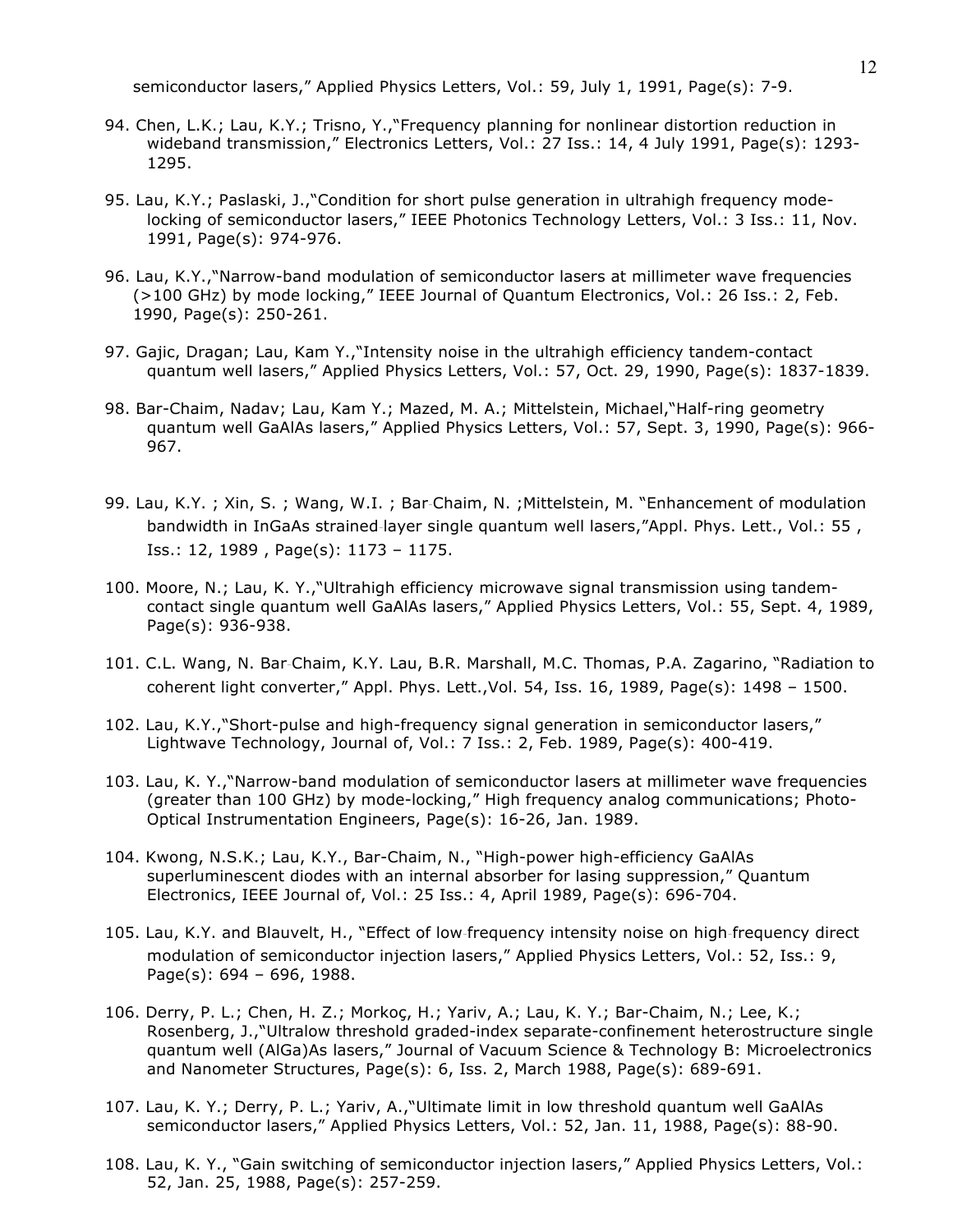- 109. Lau, K.Y., "Efficient narrow-band direct modulation of semiconductor injection lasers at millimeter wave frequencies of 100 GHz and beyond," Applied Physics Letters, Vol.: 52, June 27, 1988, Page(s): 2214-2216.
- 110. Lau ,K. Y., "Microwave Phase Stability of Directly Modulated Semiconductor Injection Lasers, Applied Physics Letters, Vol.: 52, no. 17, Page(s): 1377-1378, April 1988.
- 111. Derry, Pamela L.; Yariv, Amnon; Lau, Kam Y.; Bar-Chaim, Nadav; Lee, Kevin,"Ultralowthreshold graded-index separate-confinement single quantum well buried heterostructure (Al,Ga)As lasers with high reflectivity coatings," Applied Physics Letters, Vol.: 50, June 22, 1987, Page(s): 1773-1775.
- 112. Kwong, Norman S. K.; Lau, Kam Y.; Bar-Chaim, Nadav; Ury, Israel; Lee, Kevin J.,"High power, high efficiency window buried heterostructure GaAlAs superluminescent diode with an integrated absorber," Applied Physics Letters, Vol.: 51, Dec. 7, 1987, Page(s): 1879- 1881.
- 113. Lau, K. Y.; Bar‐Chaim, N.; Derry, P. L.; Yariv, A., "High‐speed digital modulation of ultralow threshold (≪1 mA) GaAs single quantum well lasers without bias," Applied Physics Letters , Vol.: 51, Iss.: 2, Page(s): 69 – 71, 1987.
- 114. Arakawa, Y., Vahala, K.,Yariv, A., Lau, K.,"reduction of the spectral linewidth of semiconductor lasers with quantum wire effects - spectral properties of GaAlAs double heterostructure lasers in high magnetic fields," Applied Phys. Letters, Vol.: 48, Iss.: 6, 1986, Page(s) 384 - 386.
- 115. Y. Arakawa, K.J. Vahala, A. Yariv; K.Y. Lau, "Reduced spectral linewidth of semiconductor lasers in high magnetic fields through quantum wire effects," J. Opt. Soc. Am. B, vol. 3, page P172, Jan. 1986.
- 116. Vahala, Kerry; Kyuma, Kazuo; Yariv, Amnon; Kwong, Sze‐Keung; Cronin‐Golomb, Mark; Lau, Kam Y., "Narrow linewidth, single frequency semiconductor laser with a phase conjugate external cavity mirror," Applied Physics Letters , Vol.: 49, Iss.: 23, 1986, Page(s): 1563 – 1565.
- 117. M. B. Yi, J. Paslaski, L-T. Lu, S. Margalit, H. Blauvelt, K. Lau and A. Yariv, "InGaAsP p-n photodiodes for optical communication at the 1.3-µm wavelength," Appl. Phys. Lett., Vol.: 58, Iss: 15, Page(s): 4730 – 4732, 1985.
- 118. Kam Lau Yariv, A.,"Ultra-high speed semiconductor lasers," IEEE Journal of Quantum Electronics Vol.: 21 Iss.: 2, Feb. 1985, Page(s): 121 –138.
- 119. Lau, K. Y.; Ury, I.; Yariv, A.,"Passive and active mode locking of a semiconductor laser without an external cavity," Applied Physics Letters, Vol.: 46, Iss.: 12, 1985, Page(s): 1117-1119.
- 120. Lau, K. Y.; Yariv; A.,"Large-signal dynamics of an ultrafast semiconductor laser at digital modulation rates aproaching 10 Gbit/s," Applied Physics Letters, Vol.: 47, July 15, 1985, Page(s): 84-86.
- 121. Cronin-Golomb, M.; Lau, K. Y.; Yariv, A.,"Infrared photorefractive passive phase conjugation with BaTiO<sub>3</sub> - Demonstrations with GaAlAs and 1.09- micron  $Ar^{(+)}$  lasers," Applied Physics Letters, Vol.: 47, Sept. 15, 1985, Page(s): 567-569.
- 122. Arakawa, K. Vahala, A. Yariv, Lau, K. Y,"Enhanced modulation bandwidth of GaAlAs double heterostructure lasers in high magnetic fields: dynamic response with quantum wire effects" Y. Applied Physics Letters, Vol.: 47 (11), Dec. 1, 1985, Page(s): 1142-1144.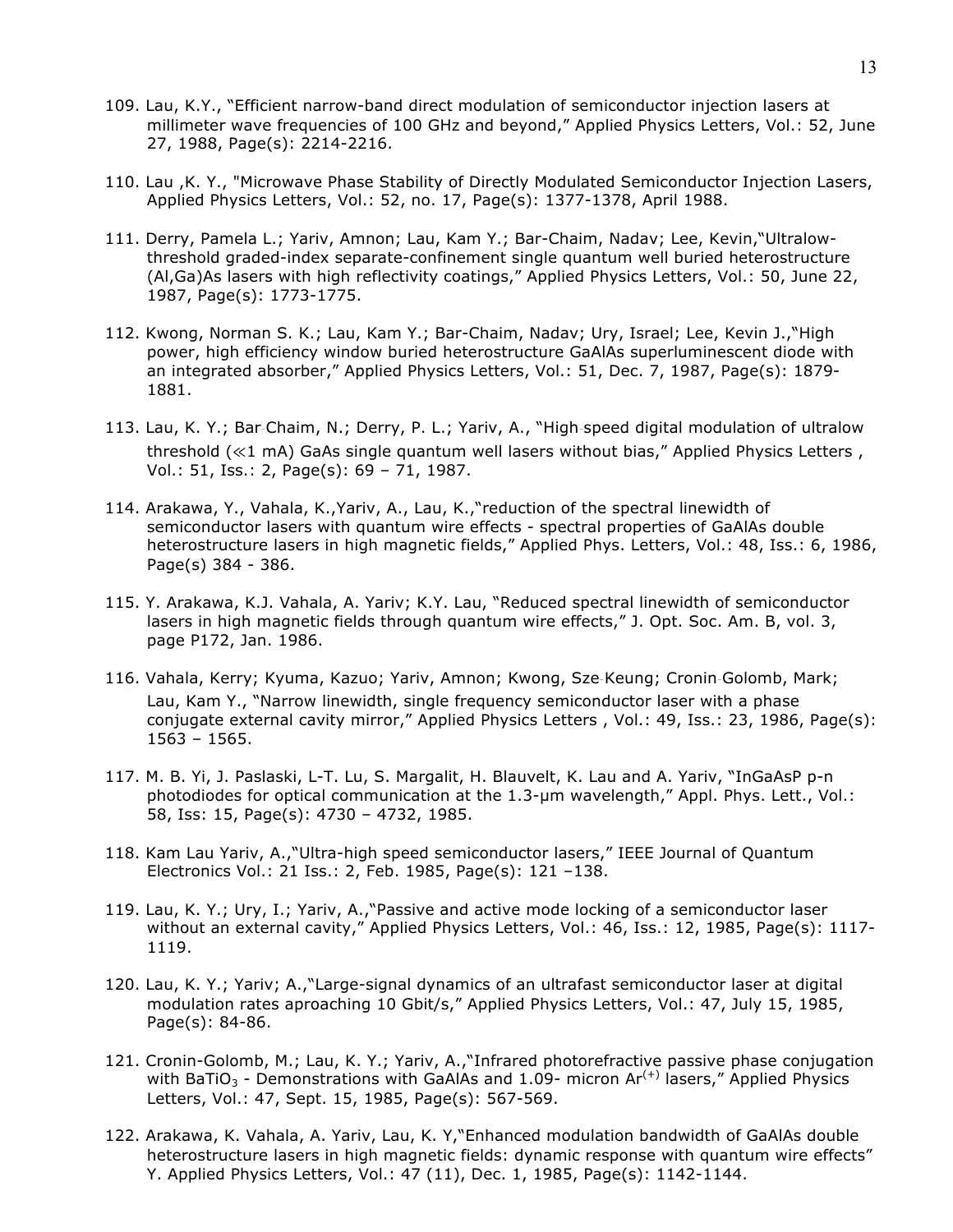- 123. Lau, K. Y.; Yariv, A.,"Direct modulation and active mode locking of ultrahigh speed GaAlAs lasers at frequencies up to 18 GHz," Applied Physics Letters, Vol.: 46, Feb. 15, 1985, Page(s): 326-328.
- 124. Cronin-Golomb, Mark; Lau, Kam Y.; Yariv, A.,"Barium titanate self-pumped conjugation for GaAlAs and  $1.09\mu$ m Ar<sup>+</sup>lasers," J. Opt. Soc. Am. A, Vol.: 2, Page(s): 63, Jan. 1985.
- 125. Cronin‐Golomb, Mark, Lau, Kam Y.; Yariv, Amnon, "Infrared photorefractive passive phase conjugation with BaTiO3: Demonstrations with GaAlAs and 1.09‐µm Ar+ lasers," Applied Physics Letters , Vol.: 47, Iss.:6, Page(s): 567 - 569, 1985.
- 126. Lau, K.Y. and Yariv, A., "Bistable optical electrical/microwave switching using optically coupled monolithically integrated GaAlAs translasers,"Applied Physics Letters, Vol.: 45, Oct. 1, 1984, Page(s): 719-721.
- 127. Lau, K. Y. and Yariv, A.,"Self-sustained picosecond pulse generation in a GaAlAs laser at an electrically tunable repetition rate by optoelectronic feedback," Applied Physics Letters, Vol.: 45, July 15, 1984, Page(s): 124-126.
- 128. Kam Y. and Yariv, A.,"Recent developments in very-high-speed semiconductor laser diodes," Lau, J. Opt. Soc. Am. B, Vol.: 1, page 460, Jan. 1984.
- 129. Bar-Chaim, N.; Lau, K. Y.; Ury, I.; Yariv, A., "Monolithic optoelectronic integration of a GaAlAs laser, a field-effect transistor, and a photodiode," Applied Physics Letters,Vol.: 44, May 15, 1984, Page(s): 941- 943.
- 130. Kam Y. Lau; Harder, C.; Yariv, A.,"Longitudinal mode spectrum of semiconductor lasers under high-speed modulation," IEEE Journal of Quantum Electronics, Vol.: 20 Iss.: 1, Jan. 1984, Page(s): 71-79.
- 131. Lau, K. Y.; Yariv, A.,"Intermodulation distortion in a directly modulated semiconductor injection laser," Applied Physics Letters, Vol.: 45, Nov. 15, 1984, Page(s): 1034-1036.
- 132. Lau, K. Y.; Harder, Ch.; Yariv, A.,"Direct modulation of semiconductor lasers at greater than 10 GHz by low-temperature operation," Applied Physics Letters, Vol.: 44, Feb. 1, 1984, Page(s): 273-275.
- 133. Lau, K. Y.; Bar-Chaim, N.; Ury, I.; Yariv, A.,"11-GHz direct modulation bandwidth GaAlAs window laser on semi-insulating substrate operating at room temperature," Applied Physics Letters, Vol.: 45, Aug. 15, 1984, Page(s): 316-318.
- 134. Lau, K. Y.; Ury, I.; Bar-Chaim, N.; Harder, Ch.; Yariv, A.,"Superluminescent damping of relaxation resonance in the modulation response of GaAs lasers," Applied Physics Letters, Vol.: 43, Aug. 15, 1983, Page(s): 329-331.
- 135. Harder, C.; Smith, J. S.; Yariv, A.; Lau, K. Y.,"Passive mode locking of buried heterostructure lasers with nonuniform current injection," Applied Physics Letters, Vol.: 42, May 1, 1983, Page(s): 772-774.
- 136. Lau, K. Y.; Harder, Ch.; Yariv, A.,"Longitudinal mode spectrum of GaAs injection lasers under high-frequency microwave modulation," Applied Physics Letters, Vol.: 43, Oct. 1, 1983, Page(s): 619-621.
- 137. Bar-Chaim, N.; Lau, K. Y.; Ury, I.; Yariv, A.,"High-speed GaAlAs/GaAs p-i-n photodiode on a semi-insulating GaAs substrate," Applied Physics Letters, Vol.: 43, Aug. 1, 1983, p. Page(s): 261- 262.
- 138. Lau, K. Y.; Bar-Chaim, N.; Ury, I.; Harder, Ch.; Yariv, A.,"Direct amplitude modulation of short-cavity GaAs lasers up to X-band frequencies," Applied Physics, Vol.: 43, July 1, 1983,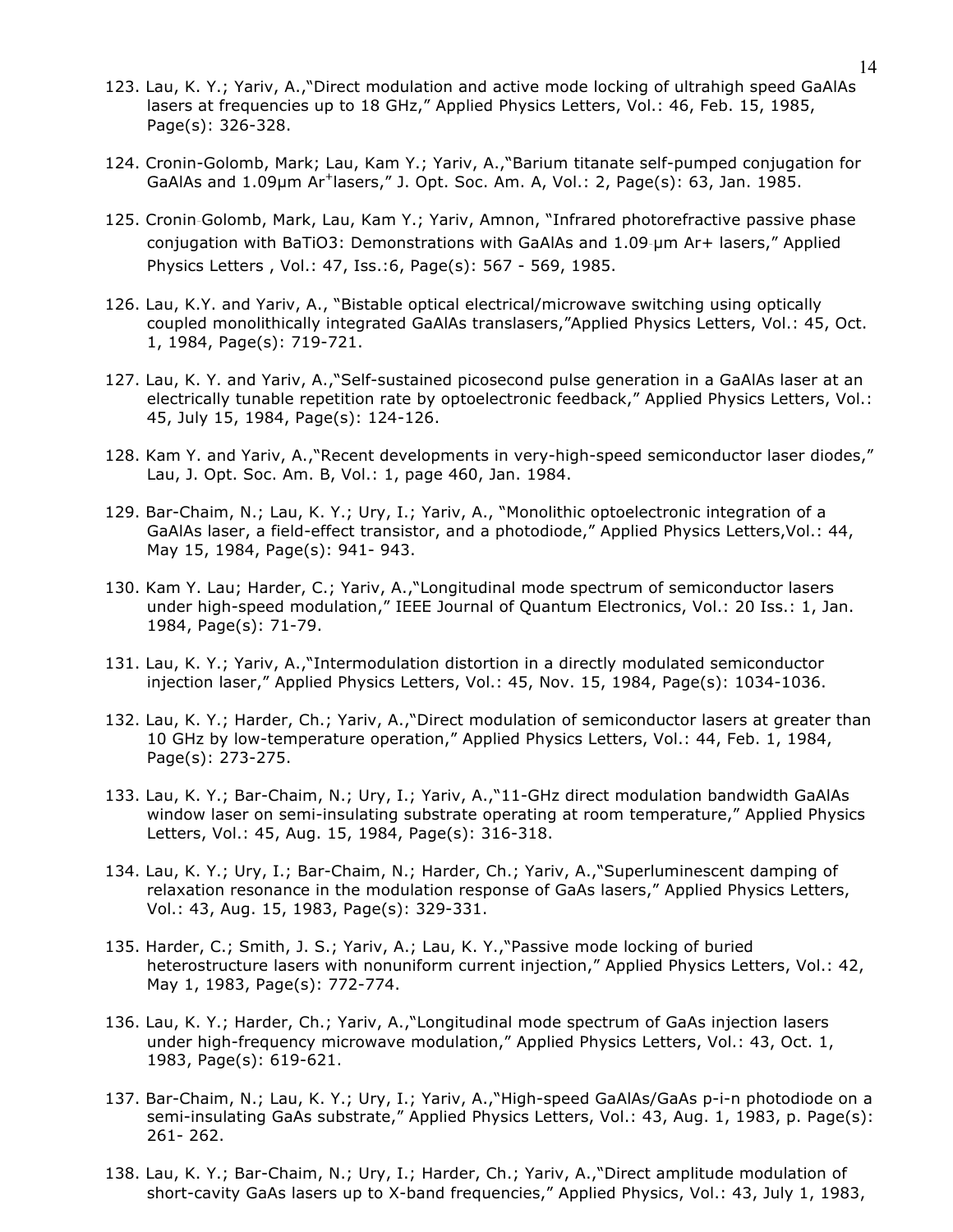Page(s): 1-3.

- 139. K.L. Yu,; Kam Y. Lau, ; Shlomo Margalit,; Uziel Koren; T.R. Chen,; A. Yariv, "Mode stabilization mechanism of buried-waveguide lasers with lateral diffused junctions," IEEE J. Quantum Electron., Vol.19 , Iss.: 3, 1983, Page(s): 426 –432.
- 140. Koren, U.; Margalit, S.; Chen, T.R.; Yu, K.L.; Yariv, A.; Bar-Chaim, N.; Lau, K.Y.; Ury, L.,"Recent Developments in Monolithic Integration of InGaAsP/lnP Optoelectronic Devices," IEEE Transactions on Microwave Theory and Techniques, Vol.: 82 Iss.: 10, Oct. 1982, Page(s): 1641-1650.
- 141. Lau, K. Y.; Harder, Ch.; Yariv, A.,"interaction of a bistable injection laser with an external optical cavity," Applied Physics Letters, Vol.: 40, Mar. 1, 1982, Page(s): 369-371.
- 142. Ury, Israel; Lau, Kam Y.; Bar‐Chaim, Nadav; Yariv, Amnon, "Very high frequency GaAlAs laser field‐effect transistor monolithic integrated circuit" Applied Physics Letters, Vol.: 41, Iss.: 2, Page(s): 126-128, 1982.
- 143. Chen, T. R.; Koren, U.; Yu, K. L.; Chiu, L. C.; Hasson, A.; Margalit, S.; Yariv, A.; Lau, K. Y.,"High-power, single-mode operation of an InGaAsP/InP laser with a grooved transverse junction using gain stabilization," Applied Physics Letters, Vol.: 41, Aug. 1, 1982, Page(s): 225-228.
- 144. Lau, K. Y.; Yariv, A.,"Effect of superluminescence on the modulation response of semiconductor lasers," Applied Physics Letters, Vol.: 40, Mar. 15, 1982, Page(s): 452-454.
- 145. Lau, K. Y.; Harder, C.; Yariv, A.,"Dynamical switching characteristics of a bistable injection laser," Applied Physics Letters, Vol.: 40, Feb. 1, 1982, Page(s): 198-200.
- 146. Harder, C.; Kam Lau; Yariv, A.,"Bistability and pulsations in semiconductor lasers with inhomogeneous current injection," Quantum Electronics, IEEE Journal of, Vol.: 18 Iss.: 9, Sept. 1982, Page(s): 1351-1361.
- 147. Harder, Ch.; Lau, K. Y.; Yariv, A.,"Bistability and negative resistance in semiconductor lasers," Applied Physics Letters, Vol.: 40, Jan. 15, 1982, Page(s): 124-126.
- 148. Lau, K. Y.; Yariv, A.,"A theory of longitudinal modes in semiconductor lasers," Applied Physics Letters, Vol.: 40, May 1, 1982, Page(s): 763-765.
- 149. Lau, K. Y.; Harder, C.; Yariv, A.,"Ultimate frequency response of GaAs injection lasers," Optics Communications, Vol.: 36, Mar. 15, 1981, Page(s): 472-474.
- 150. Lau, K. Y.; Yariv, A.,"Transverse-modal behavior of a transverse junction stripe laser excited by a short electrical pulse," Journal of Applied Physics, Vol.: 52, Iss.: 2 Feb. 1981, Page(s): 641-645.
- 151. Wilt, D., Lau, K. Y., Yariv, A.,"The effect of lateral carrier diffusion on the modulation response of a semiconductor laser" J. Appl. Phys., Vol.: 52 , Iss.: 8 , 1981, Page(s): 4970 – 4974.
- 152. Lau, K. Y.,"Propagation path length variations due to bending of optical fibers," The Telecommunication and Data Acquisition Report. Page(s): 28-32, June 1981.
- 153. Harder, Ch.; Lau, K. Y.; Yariv, A.,"Bistability and pulsations in CW semiconductor lasers with a controlled amount of saturable absorption," Appl. Phys. Lett., Vol.: 39, Sept. 1, 1981, Page(s): 382-384.
- 154. Lau , K.Y., "Signal to-Noise Calculation for Fiber Optics Links," The Telecommunications and Data Acquisition Progress Report, National Aeronautics and Space Administration, Jet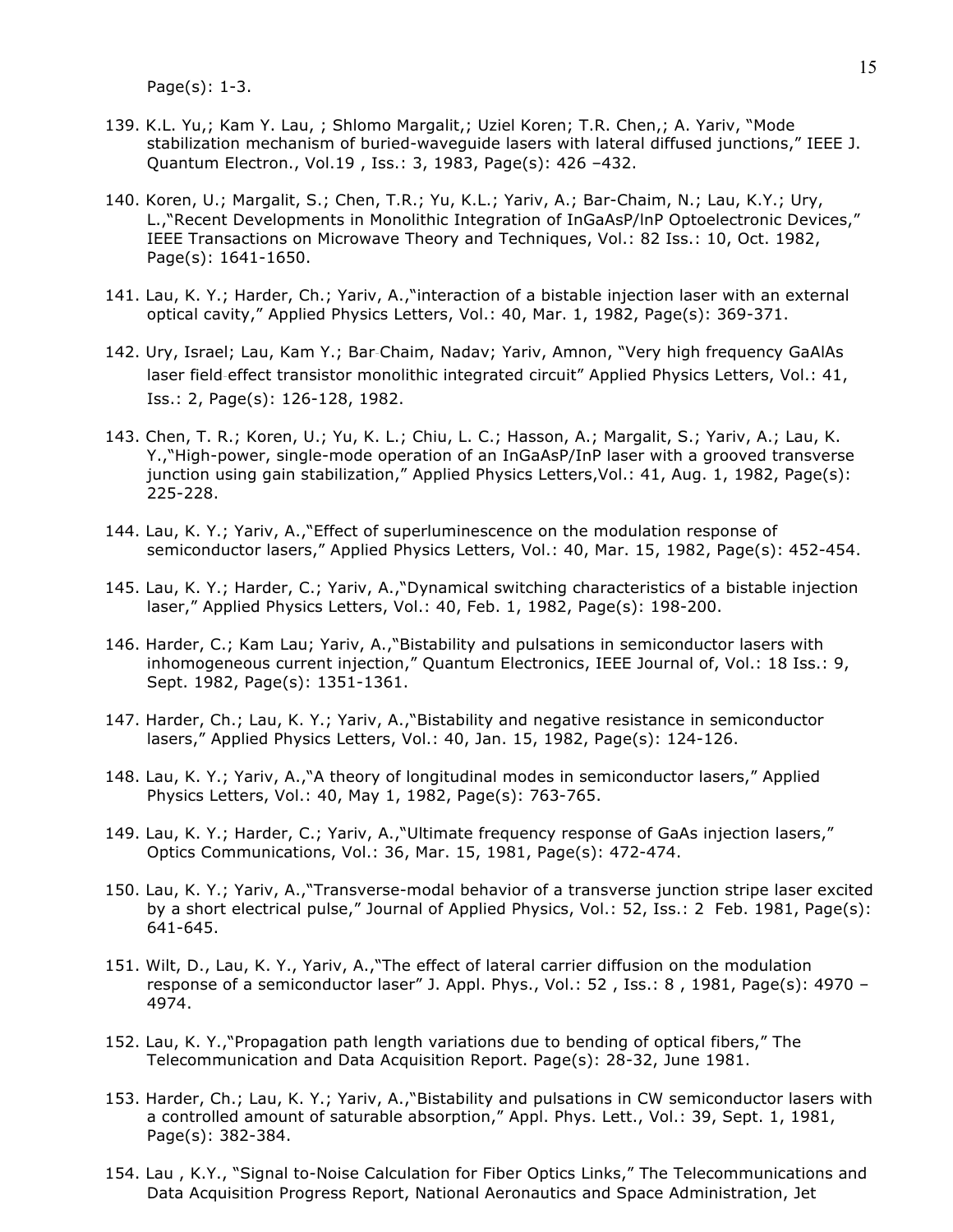Propulsion Laboratory, Vol.: 42-58, Page(s): 41-48, May and June 1980.

- 155. Figueroa, Luis; Lau, Kam Y.; Yen, Huan W.; Yariv, Amnon, "Studies of (GaAl)As injection lasers operating with an optical fiber resonator," Journal of Applied Physics Vol.: 51, No. 6, Page(s): 3062 – 3071, 1980.
- 156. Lau, K. Y., Yariv, A., "Nonlinear distortions in the current modulation of non-selfpulsing and weakly self-pulsing GaAs/GaAlAs injection lasers," Optics Communications, Vol.: 34, Page(s): 424-428, Sept. 1980.
- 157. Figueroa, Luis; Lau, Kam; Yariv, Amnon, "Intensity self‐pulsations in (GaAl)As injection lasers operating in an external cavity," Applied Physics Letters, Vol.: 36, Iss.: 4, Page(s): 248 – 250, 1980.
- 158. Kam Y. Lau; Figueroa, L.; Yariv, A.,"Generation and quenching of intensity pulsations in semiconductor lasers coupled to external cavities," IEEE Journal of Quantum Electronics, Vol.: 16 Iss.: 12, Dec. 1980, Page(s): 1329 –1336.
- 159. Lau, K.Y., "A Voltage-Controlled Optical Radio Frequency-Phase Shifter," The Deep Space Network Progress Report Vol.: 42-53, Page(s): 24-28, July and Aug., 1979.
- 160. Lau, K. Y.; Campbell, J. C.; Stone, J., " Magnetooptic bounce-cavity modulator," Applied Optics, Vol.: 18, Page(s): 3143-3147, Sept. 15, 1979.

#### **Conference presentations:**

- 1. K.Y. Lau, G.F. Lutes, "Ultra-stable RF-over-Fiber Transport in NASA Antennas and Phased Arrays," Plenary talk, 2013 IEEE International Symposium on Phased Array Systems and Technology, Waltham Mass.
- 2. Haiyun Tang, Lau, K.Y., Brodersen, R.W.,"Synchronization schemes for packet OFDM system," ICC '03. IEEE (International Conference on Communications), Page(s): 3346 - 3350 Vol.5, 2003.
- 3. Haiyun Tang, Lau, K.Y., Brodersen, R.W., "Interpolation-based maximum likelihood channel estimation using OFDM pilot symbols," IEEE Global Telecommunications Conference, 2002, Vol.: 2, Page(s): 1860 – 1864.
- 4. J.A. Hudgings, R.J. Stone, S.F. Lim, K.Y. Lau, C.J. Chang-Hasnain," Comparative study of the analog performance of a vertical-cavity surface-emitting laser under gain and cavity loss modulation," Conference on Lasers and Electro-Optics, 2000. (CLEO 2000), Page(s): 233 –234.
- 5. Rembe, C.; Hart, M.; Helmbrecht, M.A.; Srinivasan, U.; Muller, R.S.; Lau, K.Y.; Howe, R.T.,"Stroboscopic interferometer with variable magnification to measure dynamics in an adaptiveoptics micromirror,".; 2000 IEEE/LEOS International Conference on Optical MEMS, Page(s): 73 –74.
- 6. Conant, R.A.; Nee, J.T.; Lau, K.Y.; Muller, R.S.,"Dynamic deformation of scanning mirrors,"; IEEE/LEOS International Conference on Optical MEMS, 2000, Page(s): 49 –50.
- 7. Nee, J.T.; Conant, R.A.; Muller, R.S.; Lau, K.Y., "Lightweight, optically flat micromirrors for fast beam steering,"; IEEE/LEOS International Conference on Optical MEMS, 2000, Page(s): 9 –10.
- 8. Nee, J.T.; Conant, R.A.; Hart, M.R.; Muller, R.S.; Lau, K.Y.,"Stretched-film micromirrors for improved optical flatness," The Thirteenth Annual International Conference on Micro Electro Mechanical Systems, 2000. MEMS 2000., 23-27 Jan 2000, Page(s): 704 –709.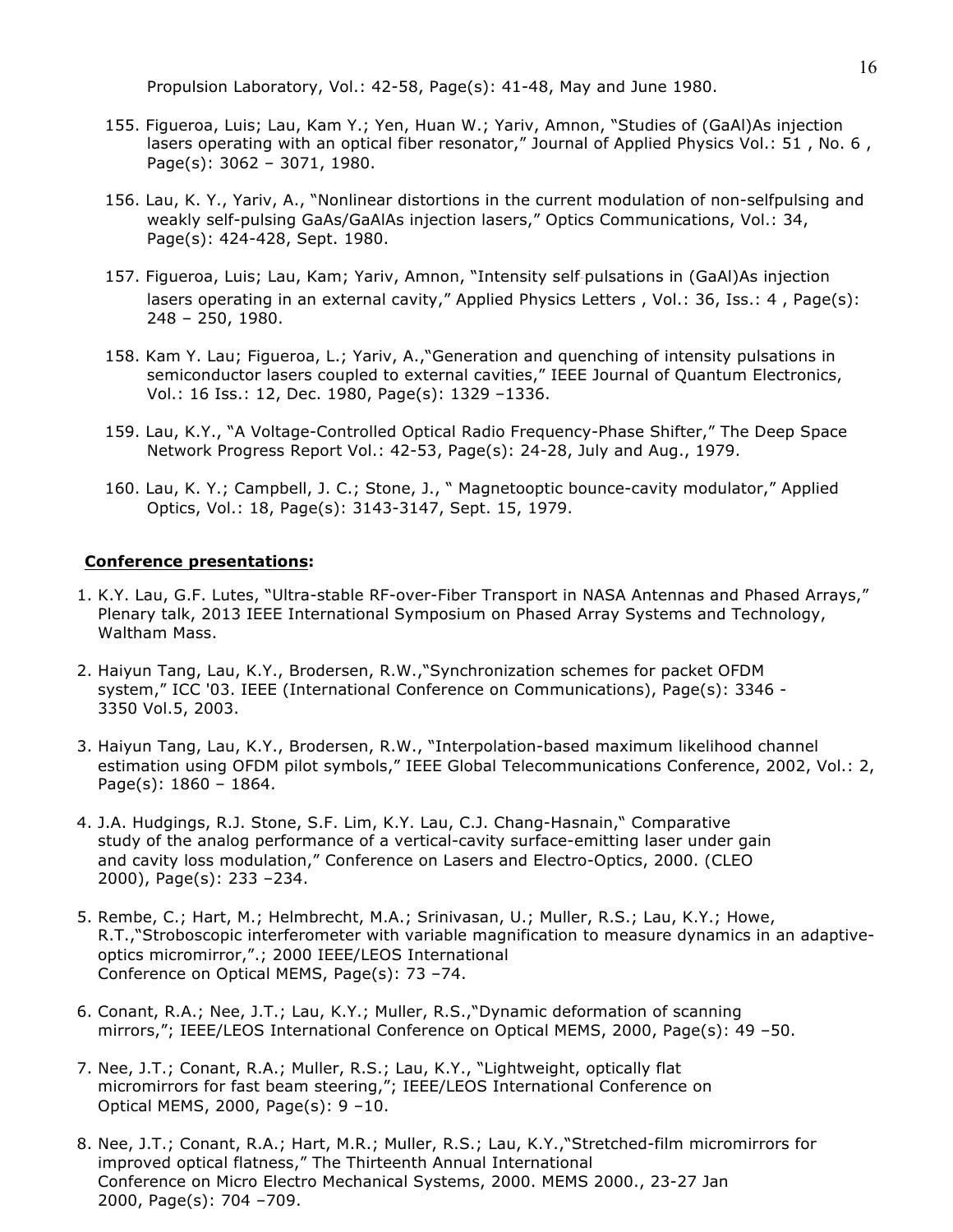- 9. Hudgings, J.A.; Stone, R.J.; Lim, S.F.; Lau, K.Y.; Chang-Hasnain, C.J. "Integrated phase and magnitude control of a microwave optical subcarrier using a three-contact, vertical- cavity, surface-emitting laser," Optical Fiber Communication Conference and the International Conference on Integrated Optics, 1999, OFC/IOOC '99. Technical Digest, Vol.: 4, 1999, Page(s): 87-89.
- 10. Gang Zhou; Haiyun Tang; Lau, K.Y.,"In-building radio distribution using a "saturated" distributed-antenna-architecture-universal radio-power and delay-spread statistics," IEEE International Conference on Communications, 1999. ICC '99. 1999, Vol.: 1, 1999, Page(s): 29 -35 Vol.1.
- 11. "Negative differential resistance of an intracavity voltage-controlled absorber in a vertical cavity surface emitting laser," Stone, R.J.; Hudgings, J.A.; Lim, S.F.; Li, G.S.; Lau, K.Y.; Chang-Hasnain, C.J.; Semiconductor Laser Conference, 1998. IEEE 16th International International Semiconductor Laser Conference 1998 NARA, 4-8, Oct. 1998, Page(s): 113 -114.
- 12. "Novel bistable VCSEL for efficient and compact disk optical pickup applications," Lim, S.F.; Hudgings, J.A.; Li, G.S.; Wupen Yuen; Lau, K.Y.; Chang-Hasnain, C.J.; Lasers and Electro-Optics, 1998. CLEO 98. Technical Digest. Summaries of papers presented at the Conference on, 3-8, May 1998, Page(s): 444.
- 13. "Frequency tuning of self-pulsations in a VCSEL with a voltage-controlled saturable absorber," Hudgings, J.A.; Lim, S.F.; Li, G.S.; Yuen, W.; Lau, K.Y.; Chang-Hasnain, C.J.; Optical Fiber Communication Conference and Exhibit, 1998. OFC '98., Technical Digest , 22-27, Feb. 1998, Page(s): 10 –11.
- 14. "Self-pulsating VCSEL with controllable quantum-well saturable absorber," Lim, S.F.; Hudgings, J.A.; Li, G.S.; Yuen, W.; Lau, K.Y.; Chang-Hasnain, C.J.; Vertical-Cavity Lasers, Technologies for a Global Information Infrastructure, WDM Components Technology, Advanced Semiconductor Lasers and Applications, Gallium Nitride Materials, Processing, and Devices, 1997 Digest of the IEEE/LEOS Summer Topical Meetings, 11-15, Aug. 1997, Page(s): 19-20.
- 15. "Beam steering laser arrays and applications in 2D laser scanning," Francis, D.A.; Chang-Hasnain, C.J.; Kiang, M.-H.; Lau, K.Y.; Muller, R.S.; Digest of the IEEE/LEOS Summer Topical Meetings : Vertical-Cavity Lasers/Technologies for a Global Information Infrastructure/WDM Components Technology/Advanced Semiconductor Lasers/Gallium Nitride Materials, Processing and Devices, Aug.11-15, 1997, pp. 7 -8.
- 16. "Surface-micromachined diffraction gratings for scanning spectroscopic applications," Meng-Hsiung Kiang; Nee, J.T.; Lau, K.Y.; Muller, R.S.; Solid State Sensors and Actuators, 1997. TRANSDUCERS '97 Chicago, 1997 International Conference on, Vol.: 1, 16-19, June 1997, Page(s): 343 -345 Vol.1.
- 17. "Step-tunable, all-optical wavelength conversion using cavity-enhanced four-wave mixing," Hudgings, J.A.; Lau, K.Y.; Optical Fiber Communication. OFC 97, Conference on, 16-21, Feb. 1997, Page(s): 216-217.
- 18. "Novel intracavity modulator integrated with a vertical-cavity surface-emitting laser," S.F. Lim, J.A. Hudgings, L. Chen, G.S. Li, W. Yuen, K.Y. Lau, and C.J. Chang-Hasnain, p.48-52, Trends in Optics and Photonics Series (TOPS), ed. C.J. Chang-Hasnain, Optical Society of America, Vol. 15, 1997.
- 19. "Millimeter wave signal transmission using uncoated telecommunications-grade distributed feedback lasers," Yeung, S.P.; Georges, J.B.; Cutrer, D.M.; Ta-Chung Wu; Lau, K.Y.; Optical Fiber Communications, 1996. OFC '96, 1996, Page(s): 210-211.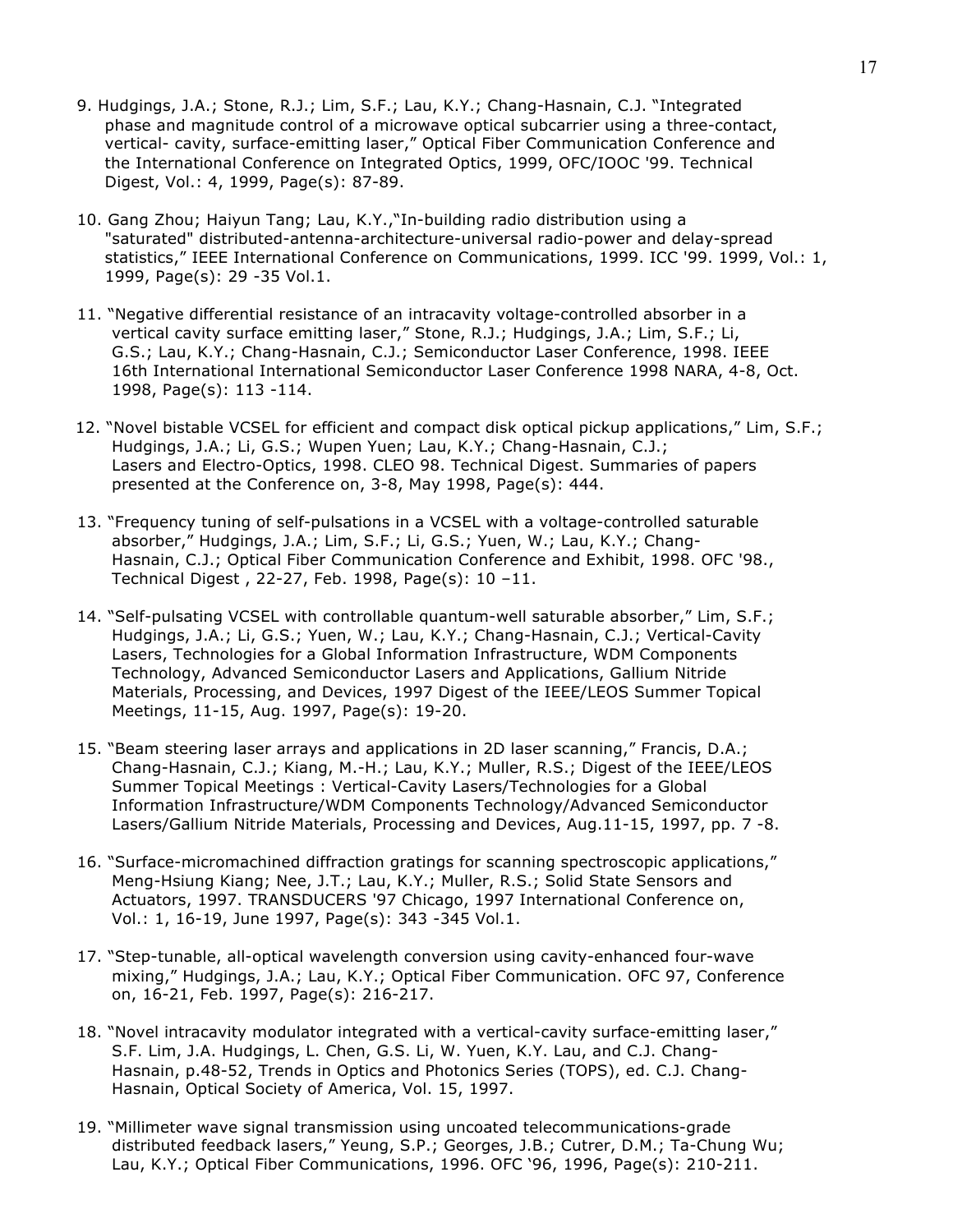- 20. "High speed photonic devices for millimeter wave systems," Lau, K.Y.; Microwave Photonics, 1996. MWP '96. Technical Digest, 1996 International Topical Meeting on, 3- 5 Dec 1996, Page(s): 1-4.
- 21. "Is a fiber-fed antenna network optimal for in-building wireless signal distribution?" Cutrer, D.M.; Georges, J.B.; Lau, K.Y.; Microwave Symposium Digest, 1996, IEEE MTT-S International, Vol.: 3, 17-21, June 1996, Page(s): 1567-1570 Vol. 3.
- 22. "Fiber-optic transport and RF phase control of narrowband millimeter-wave signals using multicontact monolithic semiconductor lasers," Georges, J.B.; Lux, R.A.; Cutrer, D.M.; Yeung, S.P.; Lau, K.Y.; Microwave Symposium Digest, 1996, IEEE MTT-S International, Vol.: 3, 17-21, June 1996, Page(s): 1555-1558 Vol.3.
- 23. "Techniques for improving in-building radio coverage using fiber-fed distributed antenna networks," Arredondo, A.; Cutrer, D.M.; Georges, J.B.; Lau, K.Y.; Vehicular Technology Conference, 1996. 'Mobile Technology for the Human Race', IEEE 46th, Vol.: 3, 28, Apr.-1 May 1996, Page(s): 1540-1543 Vol. 3.
- 24. "Surface-micromachined electrostatic-comb driven scanning micromirrors for barcode scanners," Meng- Hsiung Kiang; Solgaard, O.; Muller, R.S.; Lau, K.Y.; Proceedings, the Ninth IEEE Annual International Workshop on Micro Electro Mechanical Systems, 1996, MEMS '96, 'An Investigation of Micro Structures, Sensors, Actuators, Machines and Systems', 11-15, Feb. 1996, Page(s): 192-197.
- 25. "Spectrodetector-novel monolithic wavelength reader and photodetector," Nabiev, R.; Chang-Hasnain, C.J.; Eng, L.E.; Lau, K.Y.; Lasers and Electro-Optics Society Annual Meeting, 1995. 8th Annual Meeting Conference Proceedings, Page(s): 1., IEEE, Vol.: 1, 30-31, Oct. 1995, Page(s): 21-22 Vol.1.
- 26. "Surface-micromachined Mirrors For Laser-beam Positioning," Surface micro machined mirrors for laser-beam positioning, N.C.; Solgaard, O.; Kiang, MH.; Daneman, M.; Lau, K.Y.; Muller, R.S.; Solid-State Sensors and Actuators, 1995 and Eurosensors IX. Transducers '95. The 8th International Conference on, Vol.: 2, 25-29, June 1995, Page(s): 352-355.
- 27. "Ultrahigh speed cryogenic laser diodes for broadband optical fiber link applications," Rang-Chen Yu; Nagarajan, R.; Reynolds, T.; Bowers, J.E.; Shakouri, M.; Park, J.; Lau, K.Y.; Chung-En Zah; Zou, W.; Merz, J.; Microwave Symposium Digest, 1995, IEEE MTT-S International, 16-20, May 1995, Page(s): 45-48 Vol.1.
- 28. "Linear microvibromotor for positioning optical components," Daneman, M.J.; Tien, N.C.; Solgaard, O.; Pisano, A.P.; Lau, K.Y.; Muller, R.S.; Micro Electro Mechanical Systems, 1995, MEMS '95, Proceedings. IEEE, 29 Jan. 2- Feb. 1995, Page(s): 55.
- 29. "Impact-actuated linear microvibromotor for micro-optical systems on silicon," Tien, N.C.; Daneman, M.; Solgaard, O.; Lau, K.Y.; Muller, R.S.; Electron Devices Meeting, 1994. Technical Digest, International, 11-14, Dec.1994, Page(s): 924-926.
- 30. "Ultralow threshold lasers. How low is low enough?," Cutrer, D.M.; Lau, K.Y. Semiconductor Laser Conference, 1994, 14th IEEE International, 19-23, Sept. 1994, Page(s): 81-82.
- 31. "Unambiguous determination of quantum capture, carrier diffusion and intrinsic effects in quantum well laser dynamics using wavelength selective optical modulation," Vassilovski, D.; Wu, T.-C.; Kan, S.; Lau, K.Y.; 14th IEEE International Semiconductor Laser Conference, 1994, Sept. 1994, Page(s): 59-60.
- 32. "Polarization induced enhancement of relative intensity noise and modulation distortion in vertical cavity surface emitting lasers," Wu, M.S.; Buckman, L.A.;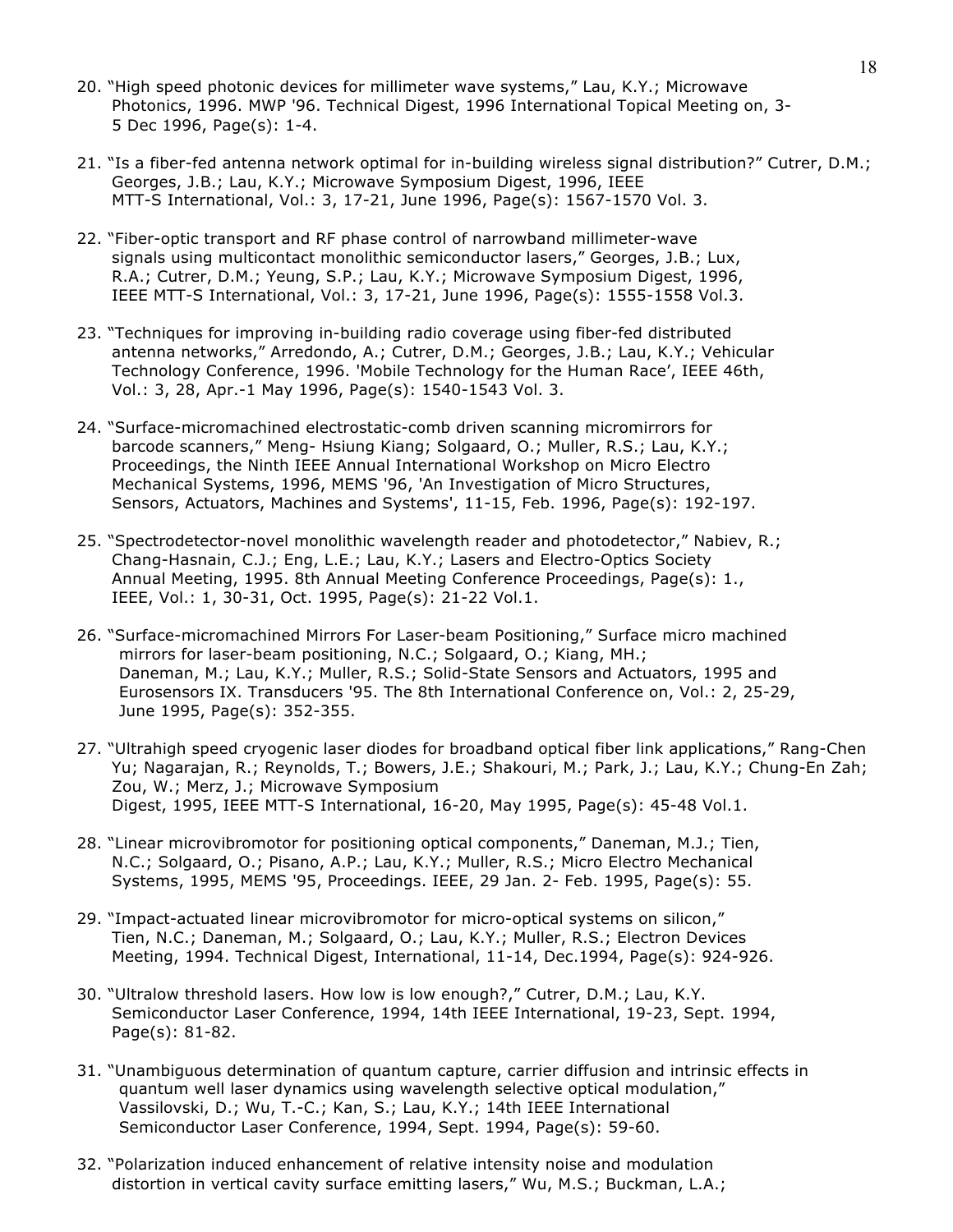Li, G.S.; Lau, K.Y.; Chang-Hasnain, C.J.; 14th IEEE International Semiconductor Laser Conference, 1994, 19-23, Sept. Page(s): 145-146.

- 33. "Electrically-pumped external-cavity surface-emitting laser diodes,"Hadley, M.A.; Wilson, G.C.; Lau, K.Y.; Smith, J.S.; IEEE Lasers and Electro-Optics Society Annual Meeting, 1993. LEOS '93 Conference Proceedings. 15-18, Nov. 1993, Page(s): 562-563.
- 34. "On reaching the k-limited bandwidth in 1.6 µm compressive-strained quantum well lasers," Wu, T.C.; Kan, S.C.; Vassilovski, D.; Lau, K.Y.; Zah, C.E.; Pathak, B.; Bhat, R.; Lee, T.P.; 13th IEEE International Semiconductor Laser Conference, 1992. Conference Digest. 1992, Page(s): 144-145.
- 35. "Self-pulsating Laser Diodes As Tunable Transmitters For Sub-carrier Multiple-access Networks," Georges, J.B.; Chuang, E.; Lau, K.Y.; Broadband Analog and Digital Optoelectronics, Optical Multiple Access Networks, Integrated Optoelectronics, Smart Pixels, LEOS 1992 Summer Topical Meeting Digest on, 29 July-12- Aug. 1992, Page(s): A59-A60.
- 36. "Design of WDMA/SFDMA lightwave networks,"Shankaranarayanan, N.K.; Lau, K.Y.; GLOBECOM '91. Countdown to the New Millennium. Featuring a Mini-Theme on: Personal Communications Services, 2-5 Dec 1991, Page(s): 1251-1257, Vol. 2.
- 37. "WDM-subcarrier FDMA lightwave networks: optical beat note interference," Elby, S.D.; Shankaranarayanan, N.K.; Lau, K.Y.; Optical Multiple Access Networks, 1990. Conference Digest. LEOS Summer Topical on, 25-27, July, 1990, Page(s): 64-65.
- 38. "All-optical distributed packet-switched networks: limitations and potential," Shah, S.I.A.; Acampora, A.S.; Elby, S.D.; Lau, K.Y.; Optical Multiple Access Networks, 1990. Conference Digest. LEOS Summer Topical on, 25-27, July 1990, Page(s): 57-58.
- 39. "Quantum well lasers for microwave/millimeter wave applications," Lau, K.Y.; Conference Digest., LEOS Summer Topical Meeting on Broadband Analog Optoelectronics: Devices and Systems,, Page(s): 623-25, July 1990.
- 40. R.A. Conant, J. Nee, M. Hart, O. Solgaard, K.Y. Lau, R.S. Muller, "Robustness and Reliability of Micromachined Scanning Mirrors", Proceedings of the 3rd International Conference on Micro Opto Mechanical Systems (Optical MEMS), MOEMS 99, Mainz, Germany, August 30-September 1, 1999, Page(s): 120-125.
- 41. P.M. Hagelin, U. Krishnamoorthy, R. Conant, R. Muller, K. Lau, O. Solgaard, "Integrated Micromachined Scanning Display Systems", Technical Digest of the 18<sup>th</sup> Congress of the International Commission for Optics: Optics for the Next Millenium, SPIE Vol. 3749, Page(s): 472- 473, San Francisco, California, 2-6 August 1999.
- 42. R.A. Conant, P.M. Hagelin, U. Krishnamoorthy, O. Solgaard, K.Y. Lau, R.S. Muller, "A Raster-Scanning Full-Motion Video Display Using Polysilicon Micromachined Mirrors", Proceedings of the 1999 International Conference on Solid-State Sensors and Actuators (Transducer '99), Page(s): 376-379, Sendai, Japan, June 7-10, 1999.
- 43. M.-H Kiang; O. Solgaard, K.Y. Lau, R.S. Muller, "Polysilicon optical microscanners for laser scanning displays", Sensors and Actuators A (Physical) Sens. Actuators A, Phys. (Switzerland), Vol.A70, (no.1-2), p.195-9, (9th International Solid State Sensors and Actuators Conference (Transducers '97), Chicago, IL, USA, 16-19 June 1997.) Elsevier, 1 Oct. 1998.
- 44. M.-H. Kiang, D.A. Francis, C.J. Chang-Hasnain, O. Solgaard, K.Y. Lau, R.S. Muller, "Actuated Polysilicon Micromirrors for Raster-Scanning Displays", Proceedings of the 1997 International Conference on Solid-State Sensors and Actuators (Transducer '97), Page(s): 323-326, Chicago, June 16-19, 1997.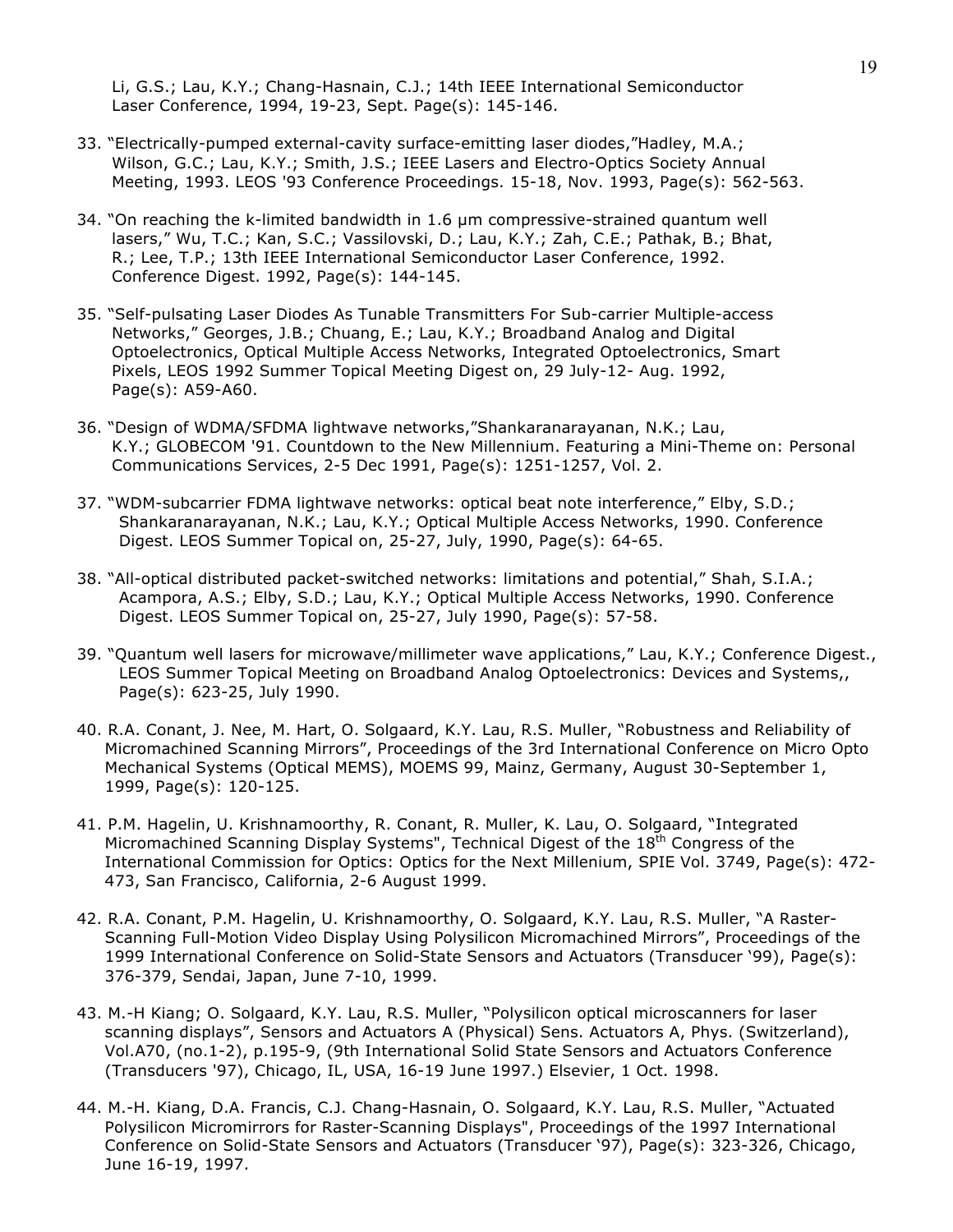- 45. M-H. Kiang, O. Solgaard, R.S.Muller, K.Y. Lau, "Micromachined microscanners for optical scanning", Proceedings SPIE Vol. 3008, Page(s): 82-90, 1997.
- 46. Meng-Hsiung Kiang, Olav Solgaard, Kam Y. Lau, and Richard S. Muller, "Electrostatic Combdrive-Actuated Micromirrors for Laser-Beam Scanning and Positioning," IEEE/ASME J. of Microelectromechanical Sys., 7, 27-37, March 1998.
- 47. M. Daneman, N.C. Tien, O. Solgaard, K.Y. Lau, R.S. Muller, "Linear Vibromotor-Actuated Micromachined microreflector for Integrated Optical Systems", Proceedings of the Solid-State Sensor and Actuator Workshop, Page(s): 109-112, Hilton Head, South Carolina, June 2-6, 1996.
- 48. M-H. Kiang, O. Solgaard, R. S. Muller, K.Y. Lau, "Design and Fabrication of High-Performance Silicon Micromachined Resonant Microscanners for Optical Scanning Applications", Proceedings of the Integrated Photonics research Conference, 1996 Technical Digest Series, Vol. 6, Boston, MA, April 29-May 2, 1996, Page(s): 545-548.
- 49. M. Daneman, N.C. Tien, O. Solgaard, K.Y. Lau, R.S. Muller, "Actuated Micromachined Microreflector with Two Degrees of Freedom for Integrated Optical Systems", Proceedings of the Integrated Photonics research Conference, 1996 Technical Digest Series, Vol. 6, Boston, MA, April 29-May 2, 1996, Page(s): 541-544.
- 50. M-H. Kiang, O. Solgaard, R.S. Muller, K.Y. Lau, "Surface-micromachined electrostaticcomb driven scanning micromirrors for barcode scanners", proceedings of the IEEE Micro Electro Mechanical Systems (MEMS) Workshop, Page(s): 192-197, San Diego, CA, February 11-15, 1996.
- 51. N.C. Tien, M-H. Kiang, M. Daneman, O. Solgaard, K.Y. Lau, R.S. Muller, "Actuation of polysilicon surface-micromachined mirrors", Proceedings of SPIE's Photonic West Conference, San Jose, CA, January 1996.
- 52. N.C. Tien, M. Daneman, M-H. Kiang, O. Solgaard, K.Y. Lau, R.S. Muller, "Polysiliconmicromachined optical devices" (invited talk) Proceedings of the International Semiconductor Device Research Symposium, Charlottesville, VA, Dec. 6-8, 1995.
- 53. O. Solgaard, N.C. Tien, M. Daneman, M.-H. Kiang, A. Friedberger, R.S. Muller, K.Y. Lau, "Precision and performance of polysilicon micromirrors for hybrid integrated optics", Symposium on Lasers and Applications, San Jose, California, SPIE vol. 2383, pp. 99-109, 7 February 1995.
- 54. Solgaard, M. Daneman, N.C. Tien, A. Friedberger, R.S. Muller, K.Y. Lau, "Micromachined alignment mirrors for opto-electronic packaging", Conference on Lasers and Electro- Optics (CLEO), Anaheim, California, Proceedings of postdeadline papers, Page(s): 1-2, 12 May 1994.
- 55. J.B. Georges, J. Park, O. Solgaard, D. Cutrer, P. Pepeljugoski, K.Y. Lau, "High Data Rate Millimeter Wave Subcarrier Transmission Using Feedforward Optical Modulation", Optical Fiber Conference (OFC), 23 February 1994.
- 56. L.A. Buckman, J.B. Georges, D. Vassilovski, J. Park, O. Solgaard, K.Y. Lau, "Stable Picosecond Pulse Generation at 46 GHz by Passive Mode-Locking of a Semiconductor Laser Operating in an Optoelectronic Phase-Locked Loop," Optical Fiber Conference, 23 Feb. 1994.
- 57. Solgaard, M. Daneman, N.C. Tien, R.S. Muller, K.Y. Lau, "Surface-micromachined active optical bench for optoelectronic integration and packaging", Proceeding of the Microelectronics and Sensor Technology Meeting, Lillehammer, Norway, 17 January 1995 (invited talk).
- 58. M.H. Kiang, O. Solgaard, K.Y. Lau "Dynamics of pulse build-up in QW lasers passively modelocked at millimeter wave frequencies", Conference on Lasers and Electro-Optics (CLEO), Baltimore, Maryland, 6 May 1993.
- 59. O. Solgaard, J. Park, J.B. Georges, P. Pepeljugoski, K. Y. Lau, "Millimeter wave optical